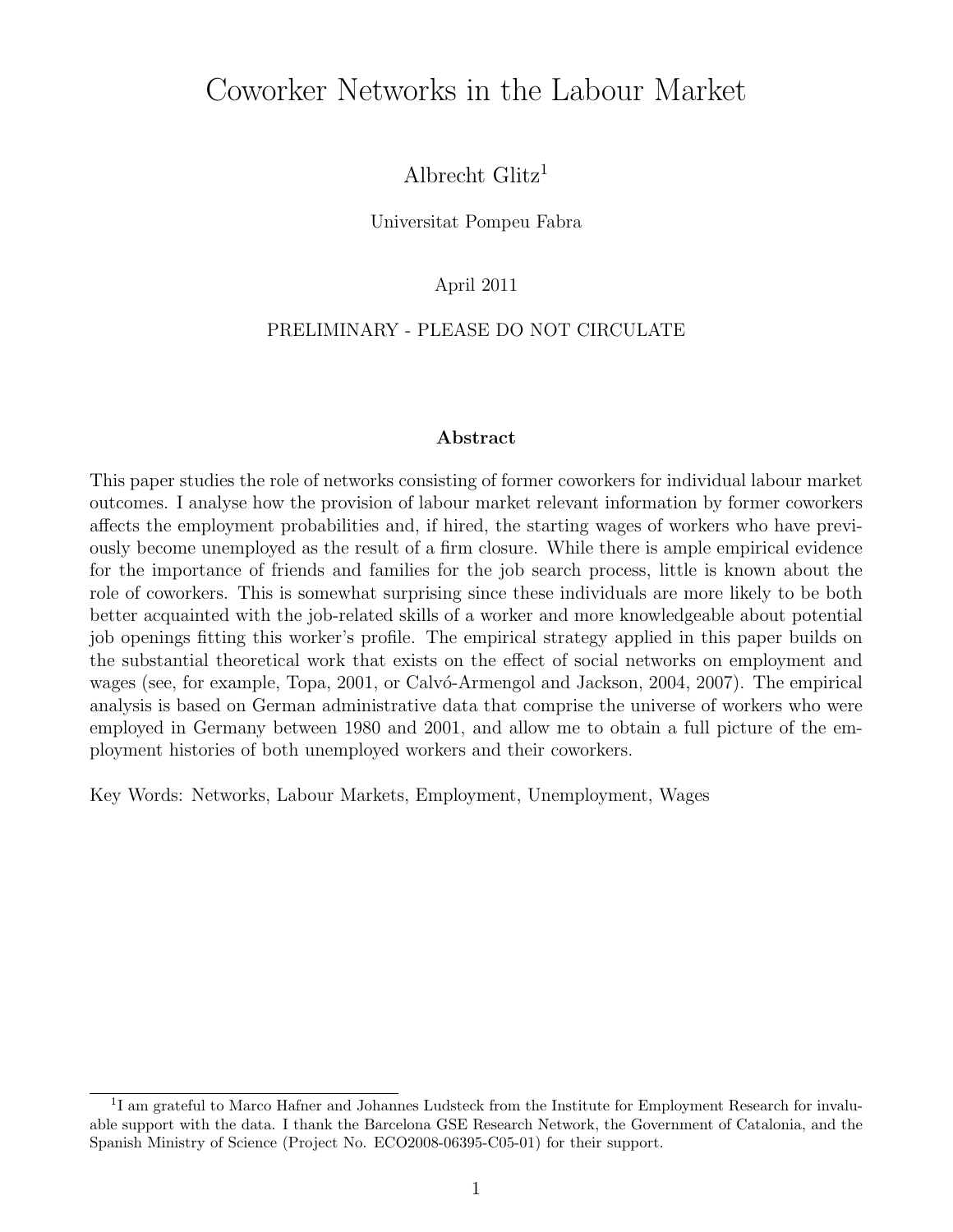### **1 Introduction**

In many economic and social situations, individual agents do not act autonomously but as members of a group. This observation has encouraged substantial theoretical and empirical research on the role of social networks in recent years. While the theoretical literature has developed sophisticated models of interactions of agents in a large number of different settings, the empirical work has so far mostly focused on relatively few, tightly defined environments such as classrooms (Ammermueller and Pischke, 2006, Cipollone and Rosolia, 2007), universities (DeGiorgi et al., 2009), individual firms (Bandiera et al., 2009, Mas and Moretti, 2009) and neighbourhoods (Bayer et al., 2008). This focus is to a large extent due to the often prohibitively high demands on data without which the identification of the relevant networks and an analysis of their functionality is impossible. In particular, the analysis of the role of networks in the labour market has suffered from these restrictions due to the relatively broad scope of the environment and the potentially complicated and often unobserved network structures.

One of the key questions of interest in the labour market context is whether and to what extent a worker's labour market outcomes, especially employment and wages, are affected by the network he or she is operating in. To answer this question, most research so far has proceeded by either analysing survey data in which workers state whether they have heard about a particular job through a friend or relative (see Ioannides and Loury, 2004, for a survey of the literature), or by relating the presence of other individuals that are likely to have an influence on the worker in question - for instance due to similar observable characteristics such as ethnicity (for example Edin et al., 2003 or Damm, 2009) - to his or her labour market outcomes. While survey data have the advantage of providing direct information about the actual use of network contacts, they typically lack information on the characteristics of the relevant network contacts, which makes an analysis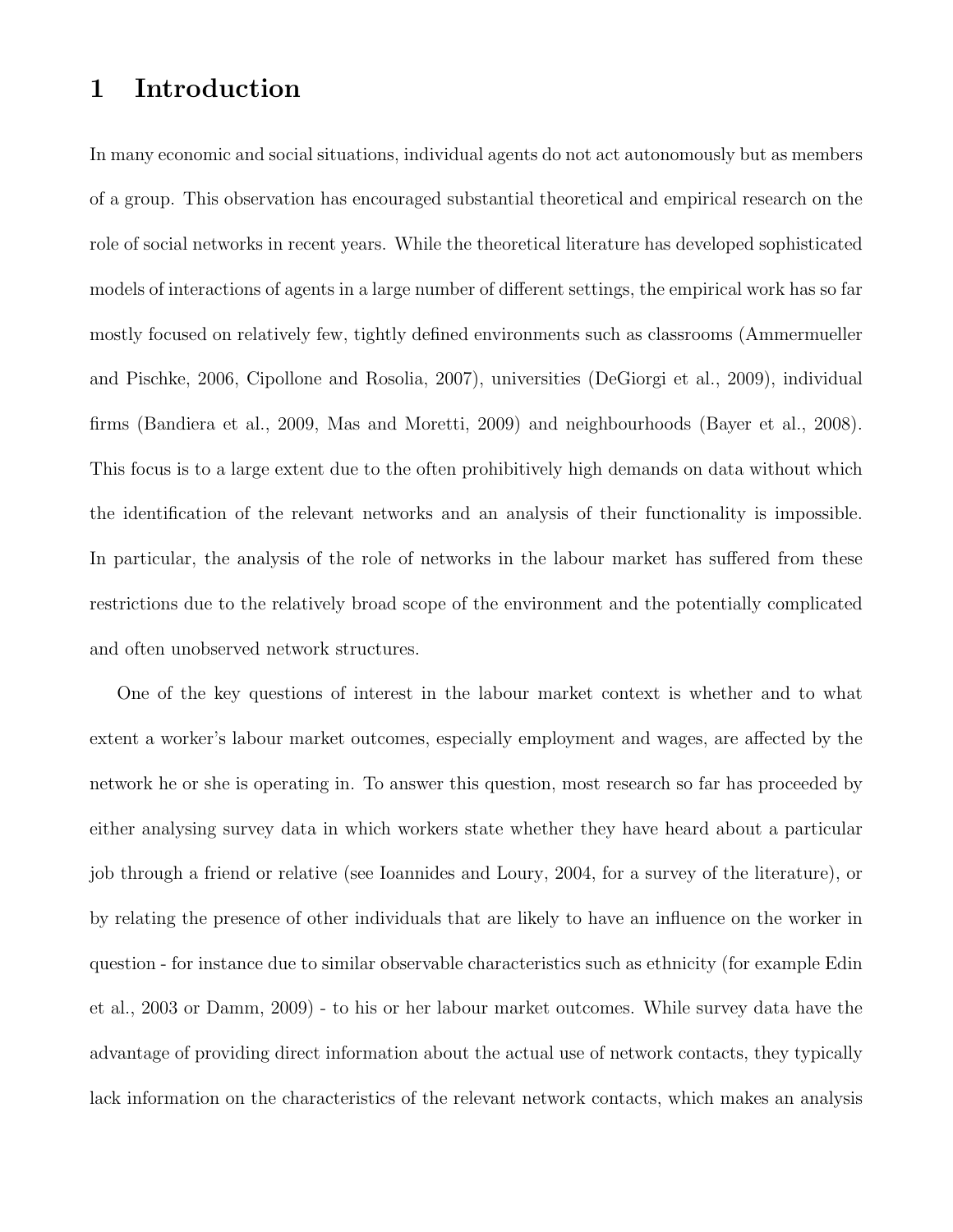of the factors underlying the working of the network difficult. Using average characteristics of an exogenously determined reference group such as neighbours or individuals with the same ethnicity as an indirect measure of network quality provides better indication of the potential mechanisms but leaves the actual channel through which information is transmitted unexplored.

In this paper, I take a novel approach to the definition of networks in the labour market context. Using German data on individuals' entire work histories, I define a given worker's network as the group of all coworkers with which he has, at some point, worked together in the same firm. I first give a descriptive overview of the key features of these coworker-based networks. Based on an analysis of mobility patterns, I then provide evidence suggesting that the strength of the link between any two workers is heterogenous and depends in an intuitive way on a number of variables describing the worker-coworker relationship. In the main part of the empirical analysis, I then analyse in detail the role coworker-based networks play for the labour market outcomes of workers who were exogenously displaced as the result of a firm closure.

The empirical results show that coworker networks are an important feature of the labour market. The median number of coworkers a worker has worked with over a period of five years is 48. In the year after the firm closure, around 20 percent of all displaced workers end up working in a firm where at least one of these former coworkers is already present. The strength of the link between a worker and a given coworker, which may explain the observed mobility patterns, is a negative function of the time that passed since the workers were separated and a positive function of the time they worked together, the wage gap between them and the age difference between them. In addition, the strength of a link is stronger between ethnic minority workers and between women. The analysis of the labour market outcomes after displacement shows that being embedded in a larger network has a positive effect on the employment probability one year after displacement but no effect on starting wages in the new job.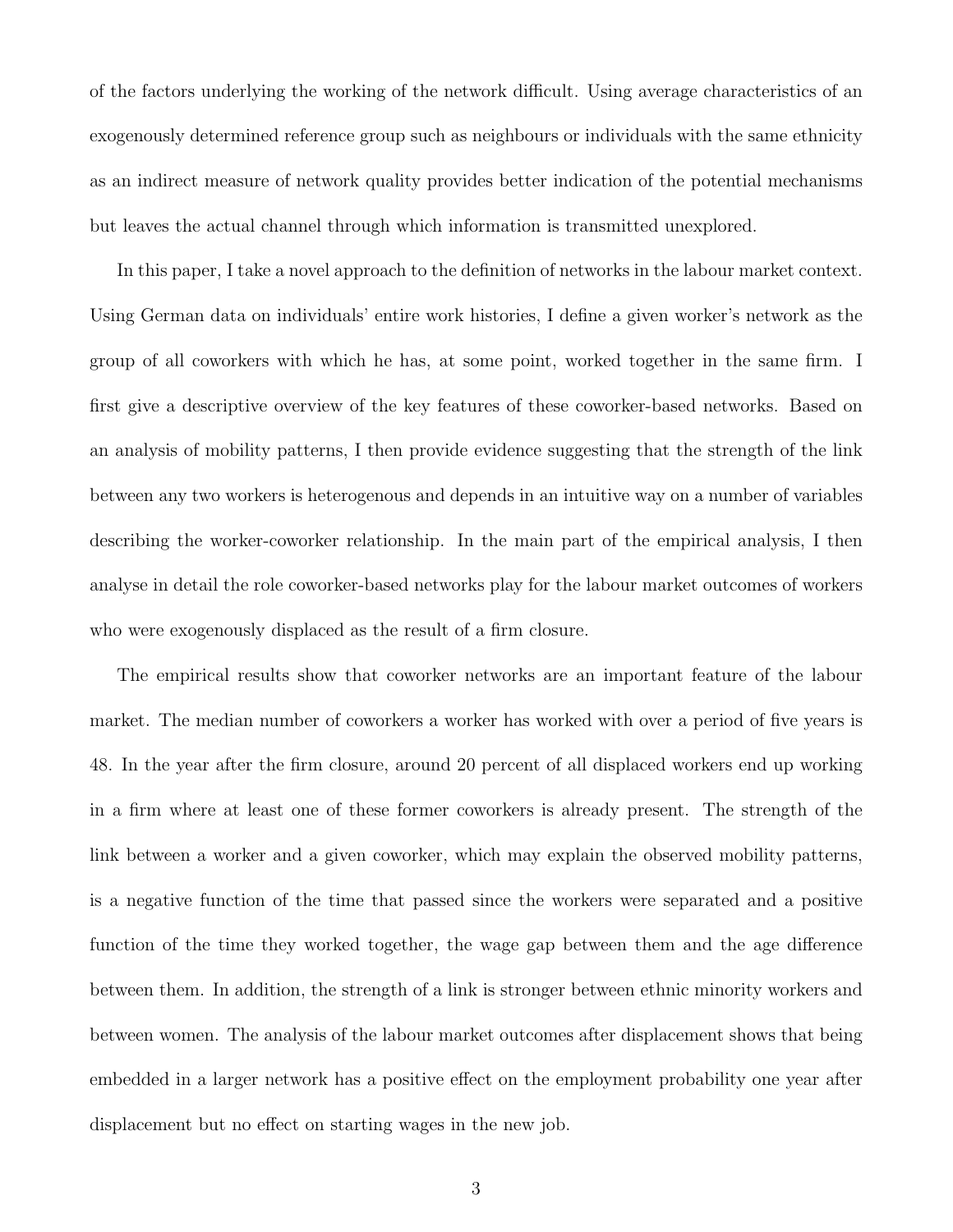The way to identify the relevant network in the labour market context is not straightforward. In the literature, the focus has been on individuals with the same ethnicity, neighbours, or family members and friends as particularly more recent surveys often collect information about these contacts and their role in the job search activities of workers (see, for example, Loury, 2006, Cappellari and Tatsiramos, 2010, or Goel and Lang, 2010). However, an important group of individuals has so far received relatively little attention: the group of coworkers (an important exception is the study by Cingano and Rosolia, 2009). There are two main reasons for why studying this group may potentially better capture the relevant information transmission mechanism in the labour market context than any of the aforementioned groups. First, since unemployed workers typically search for a job in a profession related to the one they previously worked in, coworkers are likely to have better knowledge of the job-specific abilities of the worker and be more aware of potential job openings than friends or family members who, although wanting to help, may lack the attachment to the relevant labour market segment (see Antoninis, 2006). Second, and in contrast to most other network definitions, one can be fairly certain that coworkers, given a sufficiently small firm size, actually know each other. This is not trivial as in many studies of network effects actual personal contact between individual network members cannot be verified.

Taking full advantage of social security data that cover the universe of workers in the German labour market between 1980 and 2001, I am able to identify precisely each single coworker a worker has ever worked with in the same firm in the past as well as these coworkers' individual characteristics and, most crucially, labour market status at the time the worker is displaced. This allows a detailed investigation of how coworker characteristics and in particular their own labour market status affect the job finding probability and wages a worker obtains after being exogenously displaced as the result of a firm closure.<sup>2</sup>

<sup>2</sup>Of course, in addition to coworkers there are a number of alternative information channels, formal and informal, through which a worker may hear about job openings which I do not consider here but which one may think as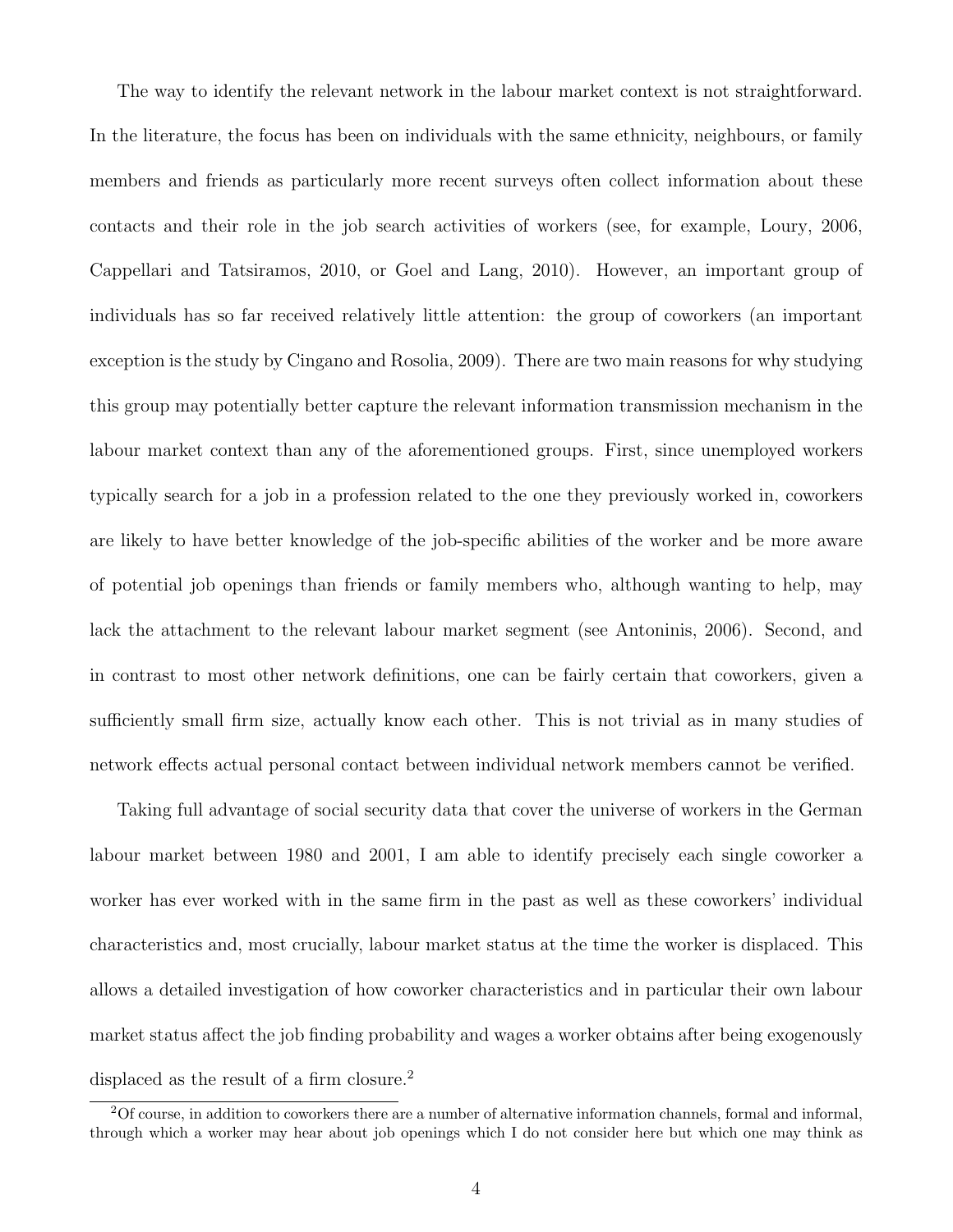This main empirical analysis in this paper is closely related to the theoretical work of Calvó-Armengol and Jackson (2004) and (2007). Their work sets out in detail, how an individual agent's employment status and wage rate is related to the characteristics of the network he is part of. The basic idea is that every worker receives information about a job opportunity at an exogenously given rate. If the worker is employed and the new job opportunity does not dominate his current wage, the worker passes the information on to one of his unemployed network contacts. An unemployed worker will therefore obtain more information about potential job openings - and hence be more likely to find a well-paid job - the larger his network and the higher the employment rate of his contacts. I test this basic prediction by defining a network based on coworkership and estimating the effect of the employment rate in a given worker's network on the employment probability and wages of this worker in the years after an exogenous displacement due to a firm closure.

The remainder of the paper is organised as follows. In the next section, I discuss the theoretical model underlying the empirical analysis, summarise its key predictions, and explain its empirical implementation. In Section 3, I describe the data source and sample preparation. In Section 4, I present comprehensive descriptive evidence on the main features of coworker-based networks. In Section 5, I examine the heterogeneity in the strength of network links. Section 6 provides the main empirical results. Section 7 concludes.

## **2 Theoretical Model and Empirical Implementation**

The model underlying the empirical analysis in this paper is based on the theoretical work on networks in labour markets by Calvó-Armengol and Jackson (2004, 2007). In their model, a network consists of a group of agents that are path-connected. Two agents are path-connected being orthogonal to the coworker channel that is at the core of this paper.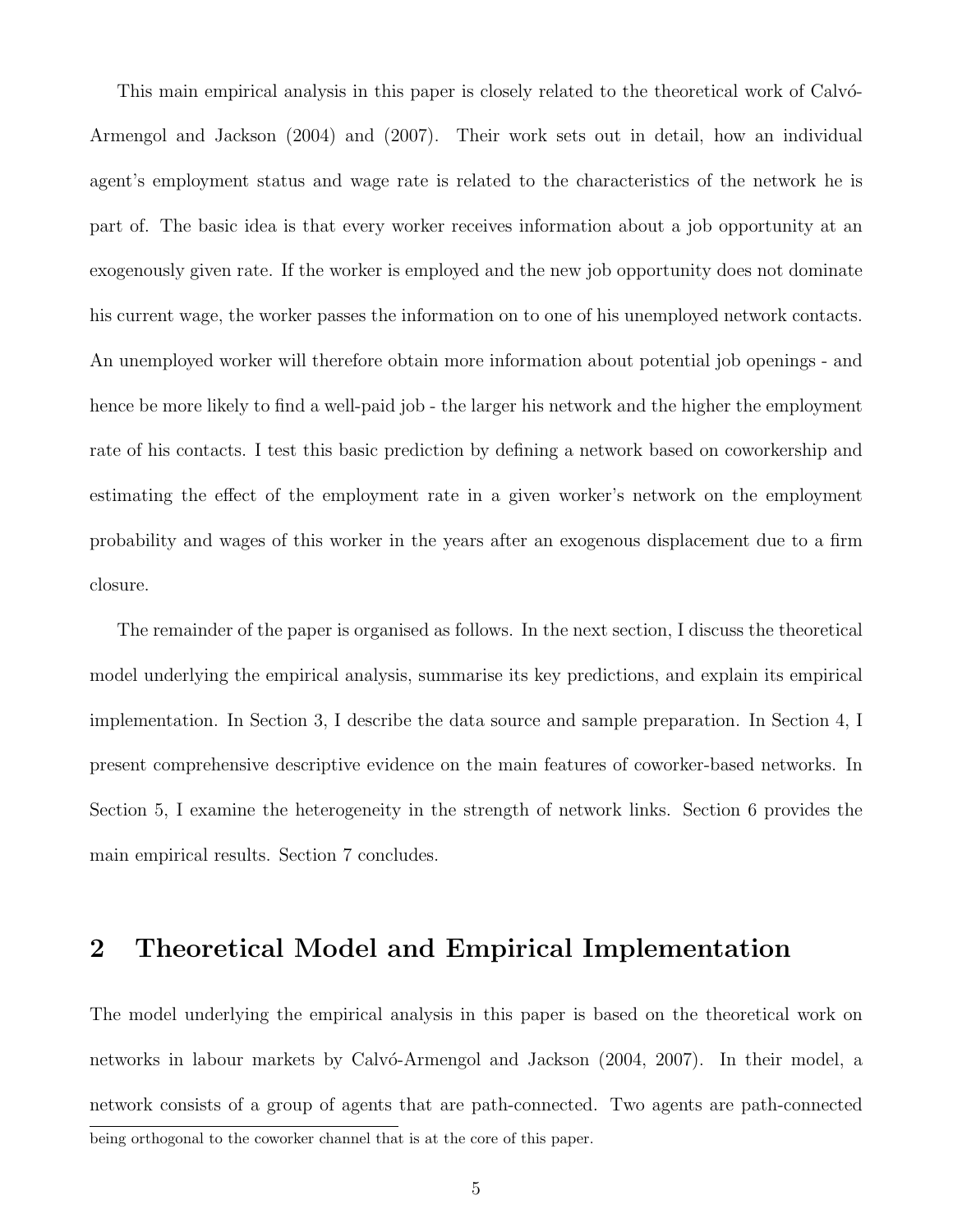if there exists a sequence of links that form a path between them. The focus of this paper is on coworker relationships and, primarily, on directly connected workers: a given worker is directly connected to another worker if and only if both workers have worked together at the same firm. In most specifications, I implicitly assume that the strength of each direct connection is constant. I will relax this assumption and analyse the possible factors influencing the strength of a link between two workers in Section 5.

The mechanism the theoretical model set-up by Calvó-Armengol and Jackson captures is the following. In the first phase of each period, an agent hears about a new job opportunity and the wage associated with it with an exogenous probability. If the agent is unemployed then he will accept the job. If the agent is employed and the new wage offer does not dominate the agent's current wage, he will randomly select one of his unemployed direct contacts and pass the information about the new job on to this contact. If an unemployed worker receives more than one job offer, he will accept the one that offers the highest wage. As a consequence, unemployed workers that are embedded in a strong network are more likely to find a new job and receive higher wages than workers embedded in a weak network. In the context of this paper, the prediction is that the larger a displaced worker's network and the higher the employment rate in this network, the higher the probability of finding a new job and the higher the starting wages in the new job.

To capture this relationship, I estimate a linear in means model of the following form:

$$
y_i = \alpha + \mathbf{x}_i' \gamma + \beta_1 ER_i + \beta_2 NS_i + NC_i' \delta + u_i,\tag{1}
$$

where  $\mathbf{x}_i$  is a set of individual characteristics of displaced worker *i*, and  $ER_i$ ,  $NS_i$  and  $NC_i$ represent the employment rate, number (network size), and a vector of average characteristics (network characteristics) of displaced worker *i*'s former coworkers. The dependent variable is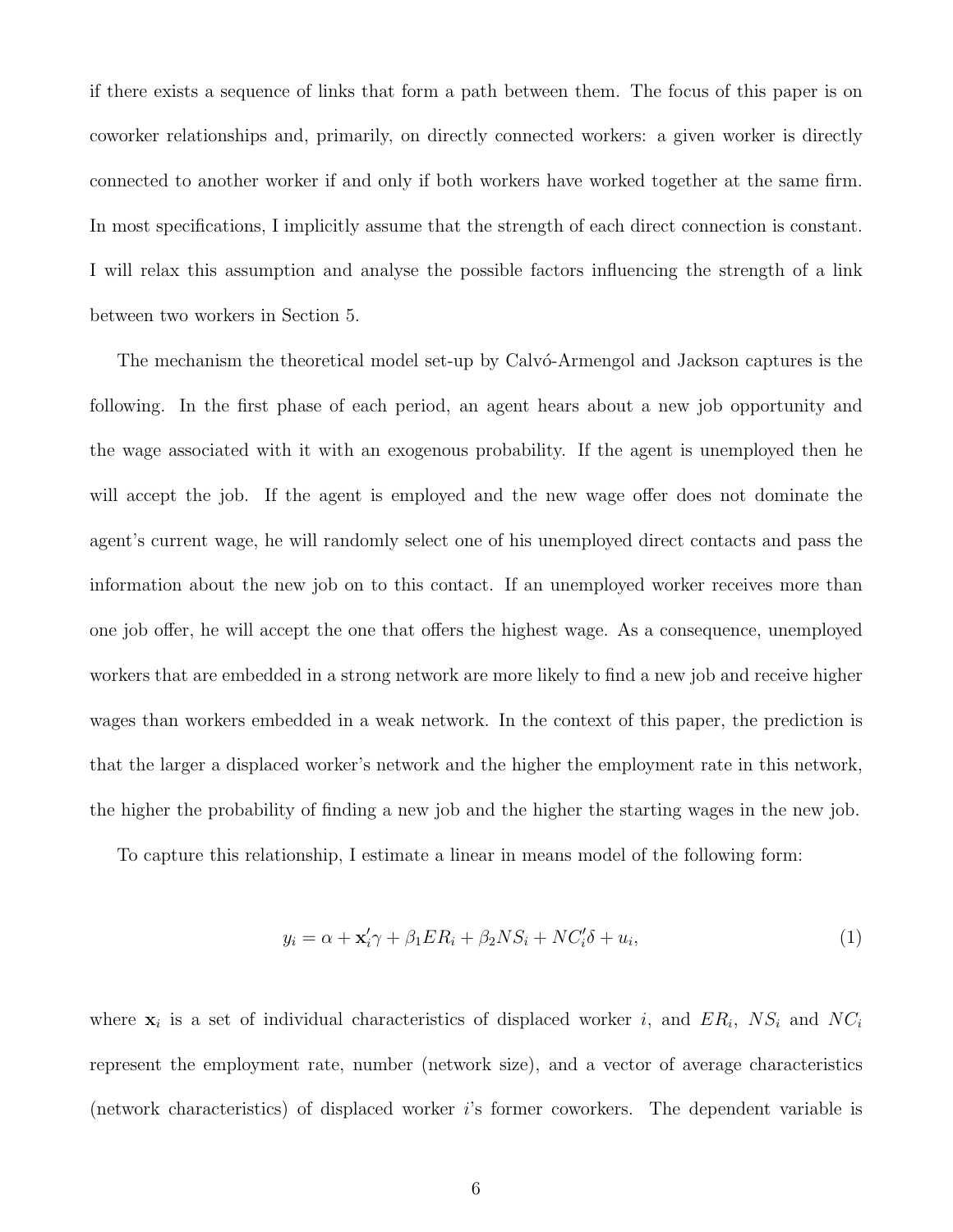either an indicator variable taking the value of one if a worker is observed working in the year after the firm closure, or the log daily wage in the new job. Theory predicts that  $\beta_1 > 0$  and  $\beta_2 > 0$ .

As is well known in the literature on social interaction effects, identification of the parameters of interest in the linear in means model is difficult due to the issues of reflection and endogeneity (see Manski, 1993). The typical reflection problem arises because within a closed network, for example a classroom, every individual agent's behaviour affects every other agent's behaviour, which makes it impossible to distinguish endogenous effects – the effect of the aggregate network outcome on an individual agent's outcome – from exogenous effects – the effect of the average network characteristics on an individual agent's outcome. As Manski (1993) and DeGiorgi et al. (2009) show, however, as long as the groups of direct contacts are individual-specific, i.e. there are at least some direct contacts of a given agent that are not at the same time direct contacts of all the other agents he is connected with, identification of both the endogenous and the exogenous effects is possible. In the present framework, the groups of former coworkers differ across individuals due to the heterogenous employment histories of the workers. Only workers that have worked with exactly the same set of coworkers in the years between 1990 and 1994 would have the same group of direct contacts.

The problem of endogeneity could arise in the present context either due to unobserved group level shocks that affect the outcomes of all workers who work (or worked) together in the same firm, or through unobserved individual level heterogeneity, for example due to workers' self-selection into particular firms based on unobservable characteristics. To overcome these issues, I include fixed effects for the closing firms in the estimation of Equation (1) which should account to a large extent for any unobserved firm level shocks or heterogeneity. Identification is then coming from variation in the employment rate, size, and characteristics of the coworker networks across workers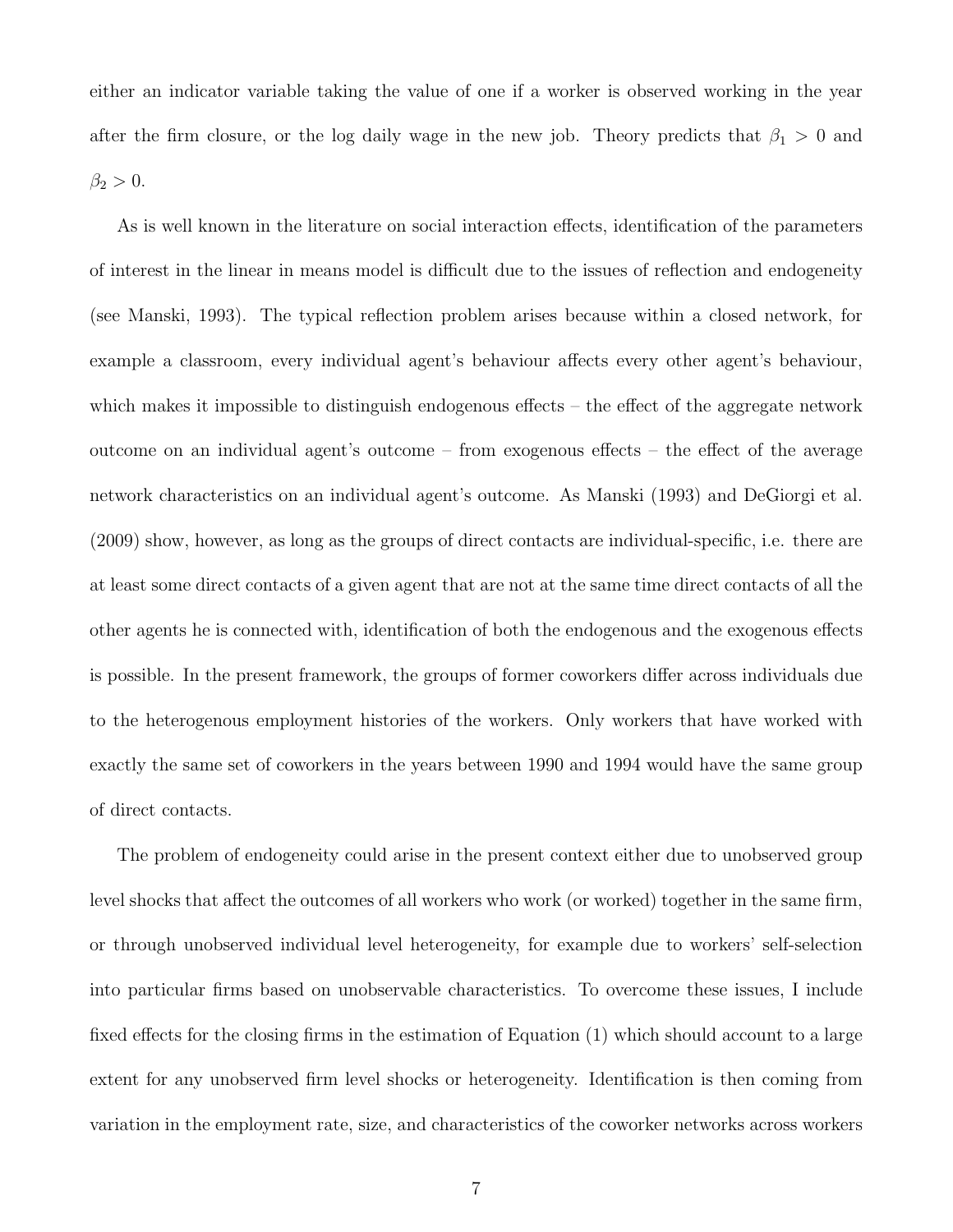who are being displaced from the same firm in 1995. To account for any additional unobserved heterogeneity on the individual level, I include a large set of individual control variables, including education, potential work experience, gender, immigrant status, and the last wage observed in or before 1989.<sup>3</sup>

Finally, in an extension of the basic model, I also include the employment rate and size of each displaced worker's two-link away contacts as additional regressors. Two-link away contacts are all those workers who worked together with one of the direct contacts of a given worker between 1990 and 1994 but never with the worker himself. As predicted by the theoretical model described above, these workers – and in particular the unemployed subset among them – are competitors for the job information a given coworker receives. The more unemployed contacts a former coworker has, the less likely it is that he will pass on any information about a job opening to the displaced worker in question. In the extended specification, the model is given by

$$
y_i = \alpha + \mathbf{x}_i' \gamma + \beta_1 ER_{i1} + \beta_2 NS_{i1} + NC_{i1}'\delta + \beta_3 ER_{i2} + \beta_4 NS_{i2} + u_i,
$$
<sup>(2)</sup>

where the subscripts 1 and 2 refer to the one-link (direct) and two-link away contacts, respectively.

### **3 Data and Sample Preparation**

The data used in the analysis are based on social security records and comprise every worker in Germany who is subject to social security contributions.<sup>4</sup> They cover more than two decades, from 1980 to 2001, and are recorded annually on the 30*th* of June. The social security records contain

<sup>&</sup>lt;sup>3</sup>The reason to control for the last wage in or before 1989 rather than the last wage observed in 1995 is that the network measures are calculated based on the period 1990 to 1994 and are likely to already affect the observed wage in 1995. To avoid what Angrist and Pischke (2008) call a "bad control", I condition on the wage prior to the network building period.

<sup>&</sup>lt;sup>4</sup>The main groups not included in the data are civil servants, the self-employed, and military personnel. In 2001, 77.2% of all workers in the German economy were covered by social security and are hence recorded in the data (Bundesagentur für Arbeit, 2004).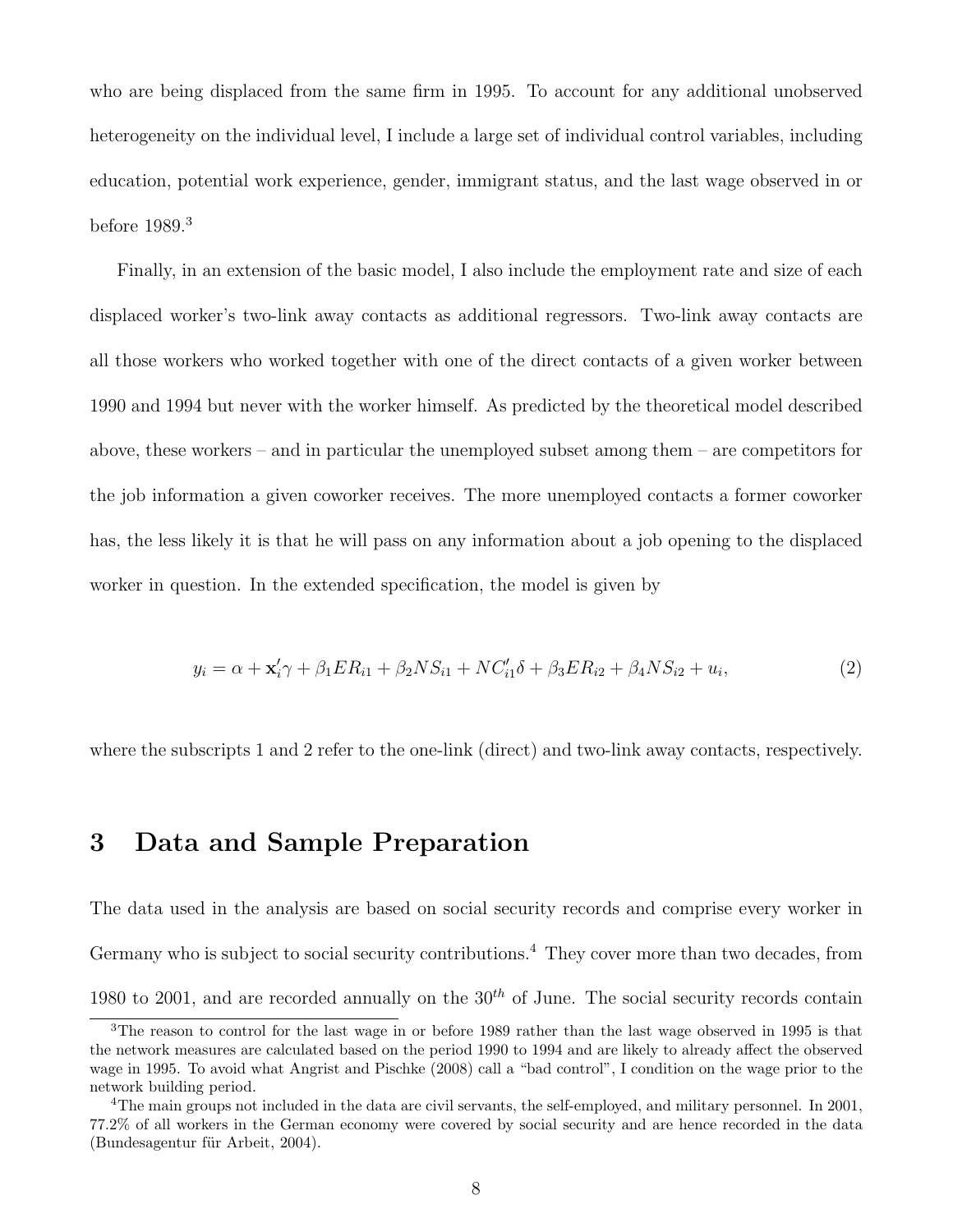unique worker and firm identifiers as well as an unusually wide array of background characteristics, such as education<sup>5</sup>, occupation, industry, and citizenship. From this data base, I have initially selected all workers working in one of the three largest metropolitan areas in Germany: Hamburg, Frankfurt, and Munich.

In a first step, I construct a panel data set of firms using the unique firm identifiers. The base year for my analysis is the year 1995.<sup>6</sup> For this year, I obtain a list of all firms that exist in 1995 but do not exist anymore in 1996 (18,438 firms or 8.4% of all active firms in 1995). From this set of firms, I then select all firms that had between 5 and 50 workers in the last year of business (2,307 firms or 12.5% of the sample of closing firms) and for whom the maximum share of displaced workers who end up working together in another firm in the year after the firm closure is smaller than 50% (leaving 710 firms or 30.8% of the sample of closing firms with between 5 and 50 employees).<sup>7</sup> This is the sample of closing firms on which the analysis is based.

In the next step, I collect information about all workers who are working in these firms in 1995, the year of the firm closure. I call these workers "displaced workers". In addition to these workers' individual characteristics such as gender, education, age, and nationality, I obtain characteristics of all the workers each displaced worker has ever worked with in the same firm, including variables related to their common employment spell such as the time (in years) the workers worked together and the duration (in years) since separation. I call these workers "coworkers".

For the main empirical analysis, I only consider coworkers who worked together with a given

<sup>5</sup>To improve the consistency of the education variable in our data, I apply the imputation algorithm suggested by Fitzenberger et al. (2006).

<sup>&</sup>lt;sup>6</sup>This year is chosen for no particular reason. It does provide a sufficiently long pre- and post-bust period which allows controlling a the labour market histories of the workers as well as the long-run effects of being in a network.

<sup>&</sup>lt;sup>7</sup>The motivation for this sample selection is the following. I exclude very small firms since these are often family-run and provide not sufficient variation in network structure within firms. I exclude firms whose majority of the workforce continuous to work together in a new firm after the firm closure to rule out firms that simply change their legal status, for example through mergers, in which case they would receive a new firm identifier and hence appear as new firms in the data. This latter selection rule may lead to an underestimation of the network effects although it appears unlikely that networks themselves are strong enough to induce half of a firm's workforce to move together to the same firm.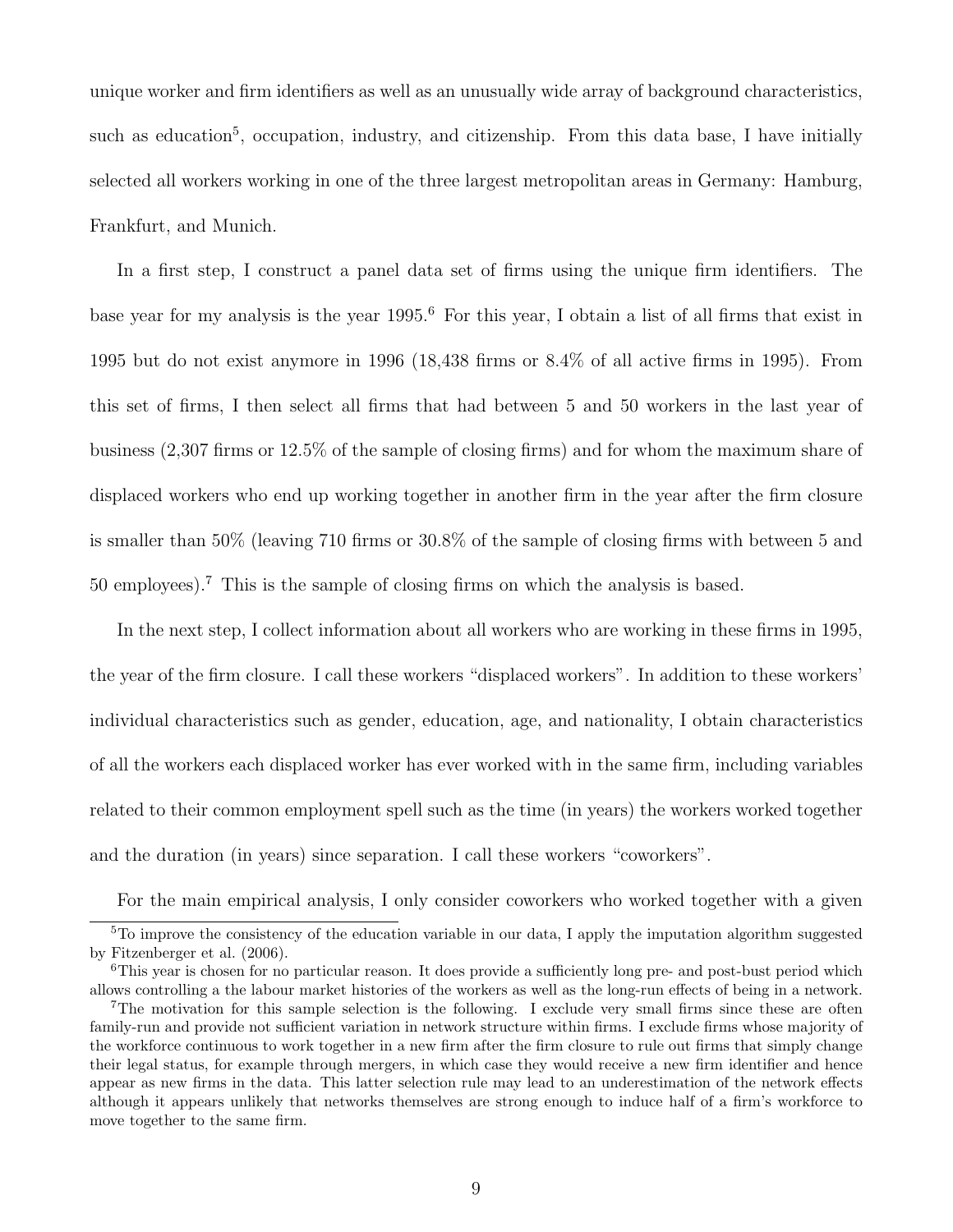Figure 1: Work Histories



displaced worker between 1990 and 1994. Consequently, other contemporaneously displaced workers are not in the set of coworkers of a given displaced worker. This is reasonable as these workers become unemployed at the same time as the displaced worker and are hence unable to provide any information about new job opportunities. The restriction to coworker relationships established over the preceding five years is partly driven by data processing constraints but can be motivated by a gradually depreciating network quality over time such that any contact that was last active (in the form of working together) before 1990 has ceased to provide any information to the displaced workers in 1995. Figure 1 illustrates the general data set-up.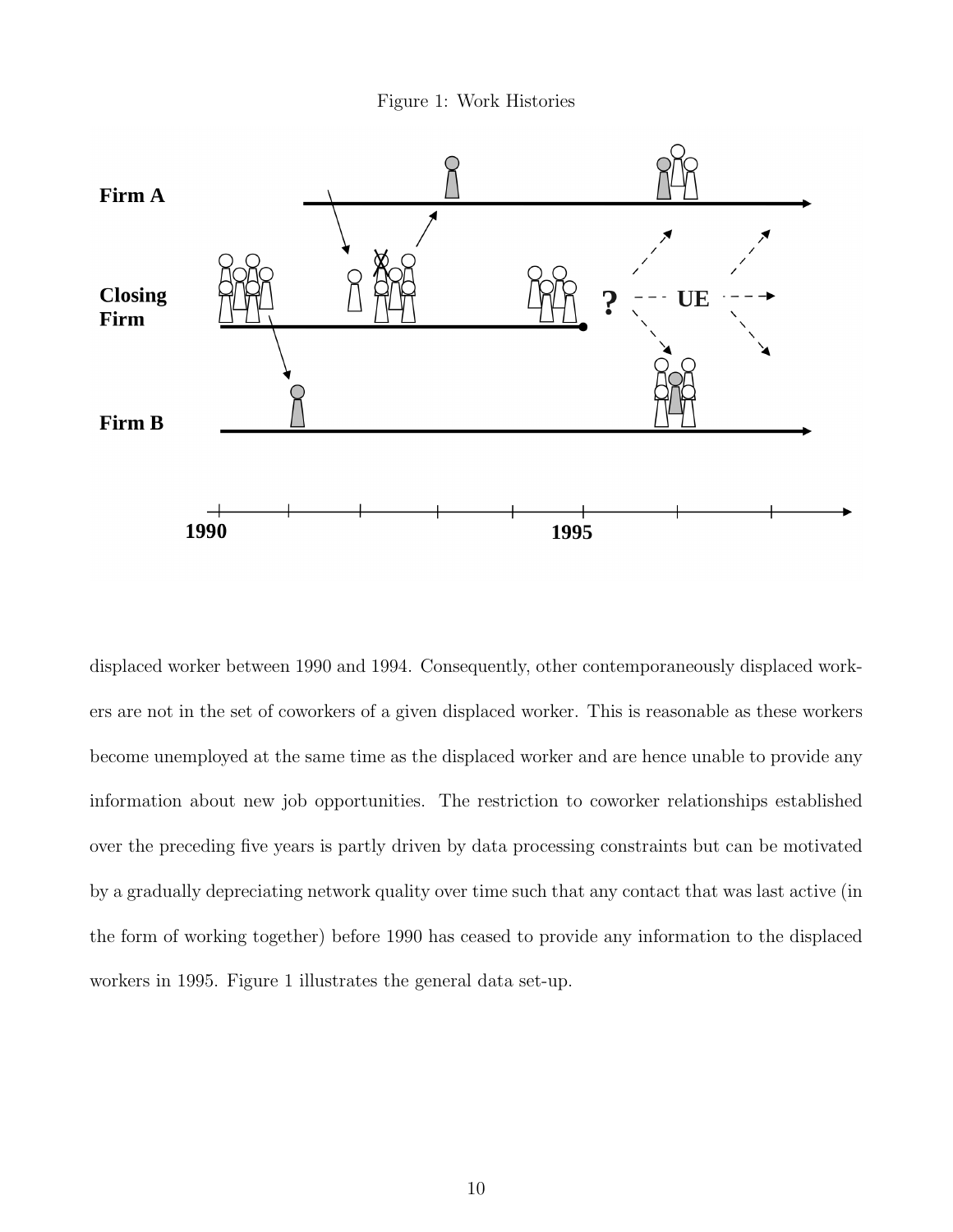#### **4 Descriptive Evidence**

Table 1 shows descriptive statistics for the sample of displaced workers. Overall, there are 5,427 workers who become unemployed as the result of 681 firm closures in the Hamburg, Frankfurt and Munich metropolitan areas in 1995.<sup>8</sup> Around two-thirds of these workers are men, and around 11 percent are foreign citizens. Most of the displaced workers in the sample have medium education which in the German context refers to vocational training. Around 10 percent do not have vocational training or have missing information about their educational attainment, and about 7 percent of workers have university education. In terms of the sectoral composition, the largest share of displaced workers worked in their last job in professional, medical and business services, basic manufacturing or wholesale. While a relatively large fraction of men worked in the construction sector, women worked predominantly in the services and the retail sector.

Table 2 provides information about some key variables for the period before the firm closure (top panel) and the year after the firm closure (bottom panel). Between 1980 and 1995, the displaced workers spent on average 12.4 years working. On average, they worked in 3.5 different firms, spending around 3.4 years in each of them. Over the entire pre-firm closure period from 1980 to 1994, the median number of coworkers a displaced worker worked with was 220. In the last five years prior to the firm closures in 1995, the period on which the calculations of the network characteristics are based, the median number of coworkers a displaced worker worked with was 48.<sup>9</sup> On average, a displaced worker worked 4.2 years with his former coworkers although there is substantial variation. The average tenure in the firm that eventually closes down in 1995 is about 5 years and the average daily wage earned in 1995 is around 69 Euros.

<sup>&</sup>lt;sup>8</sup>The sample described in Table 1 refers to the actual sample of firms that is later used in the estimations. Some of the original 710 firms in the sample are not used in the estimation because of missing data for some of the worker's covariates.

<sup>9</sup>Note that the mean number of coworkers is substantially higher, 686 coworkers when looking at the last five years, due to some extreme outliers. For example, the maximum number of coworkers a displaced worker in the sample had between 1990 and 1994 is 48,135.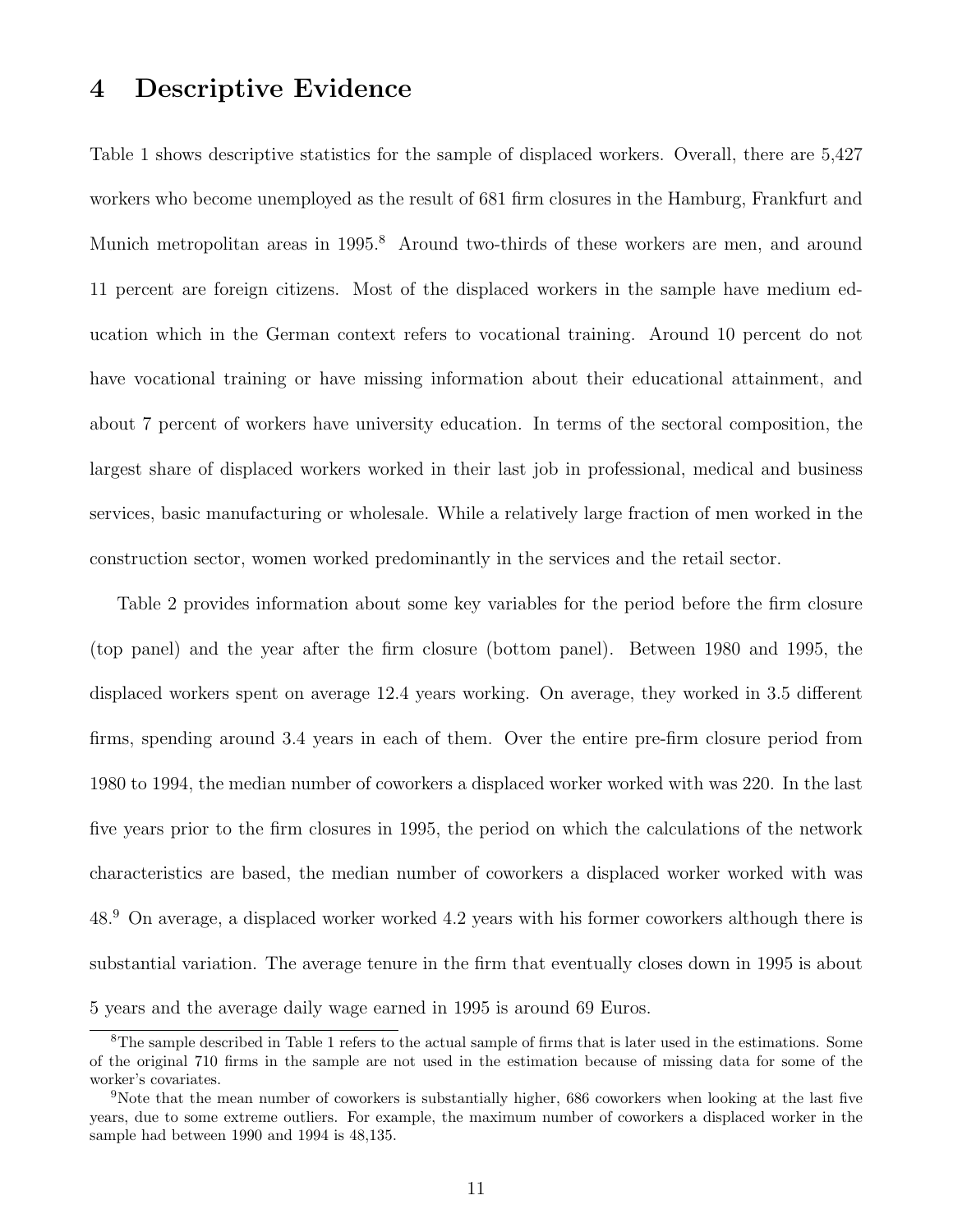The lower panel of Table 2 shows that the average employment rate across the coworker networks is 58.6 percent. Of the workers who were displaced in 1995, 70.1 percent were working again in 1996 and of those, 28.7 percent end up working in a firm where a former coworker is already present. On average, a displaced worker working in 1996 works with 3.9 percent of his former coworkers. A comparison of the wage levels shows that those displaced workers who do end up working again with at least one of their former coworkers earn substantially more, around 3.5 Euros, than those workers who work without any of their former coworkers. Conditional on working in 1996, daily wages of the displaced workers only drop relatively mildly and only for men, by around 0.6 percent. Interestingly, men who work with at least one of their former coworkers earn around 0.7 percent more than before while those who work without any former coworker earn 1.2 percent less. In contrast, women earn 1 percent less if they work with a former coworker but 0.6 percent more if they work in a firm without a former coworker present.

### **5 Strength of a Network Link**

In the standard calculation of the employment rate for a given coworker network, the strength of the link between the displaced worker and his coworkers is implicitly assumed to be constant. This may not well reflect reality where the strength of the link between two workers is likely to depend on a number of observable characteristics of both workers as well as features of their common work experience. For example, individual characteristics that may affect the strength of the connection could be the two agents' relative educational attainment and wage rate, their nationalities and their age. Features of the common work experience that may have an effect on the strength of the connection could be, for instance, the time they worked together and the time that has elapsed since separation.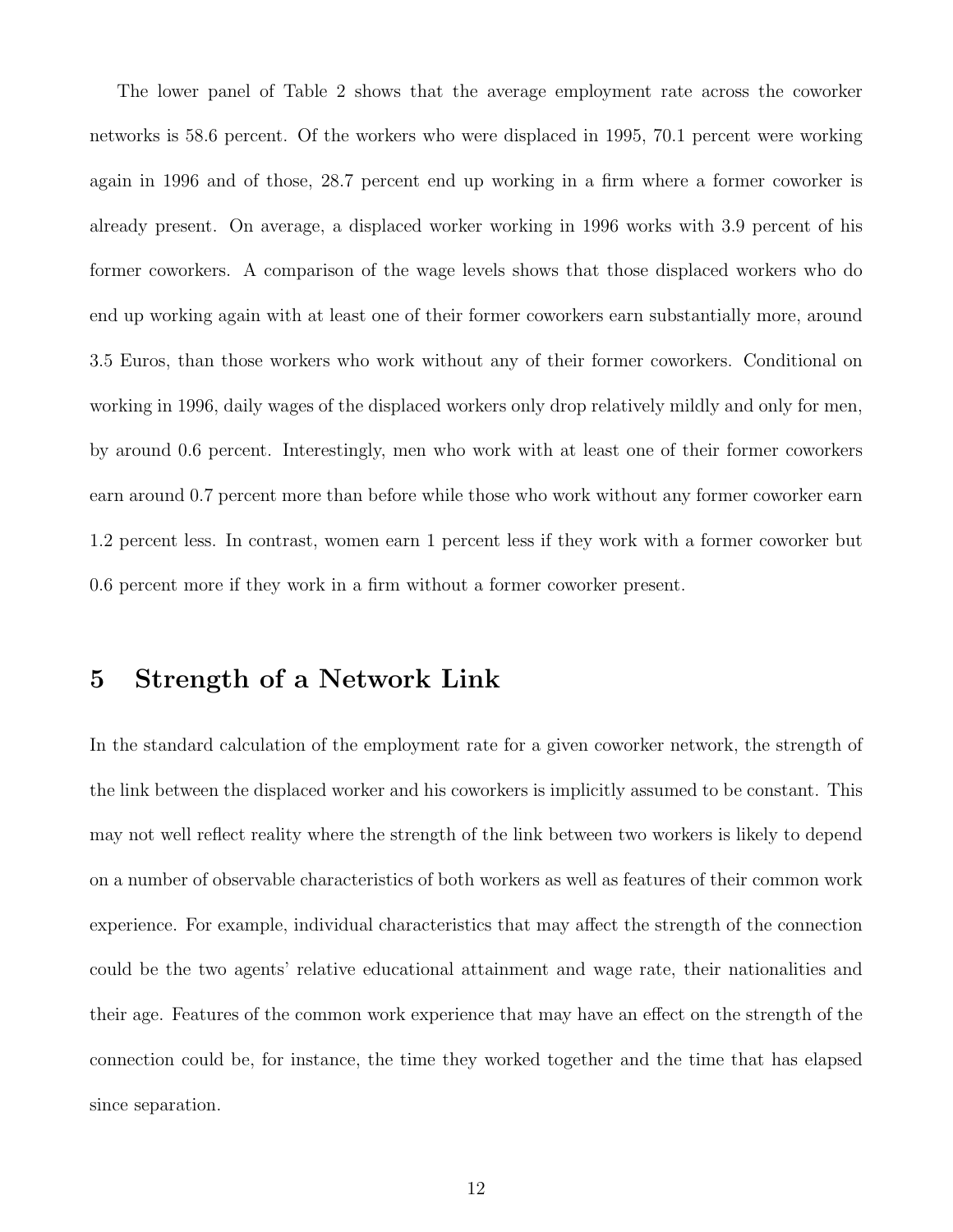There are a number of ways in which one could specify the strength of a link between a worker and his former coworkers. One is to exogenously choose one or several characteristics of the relationship that are likely to play an important role for the strength of the link, such as the time worked together or whether worker and coworker have the same nationality, and use these to obtain a weighted average of the coworkers' employment status. I follow a more systematic approach by exploiting the information inherent in the decisions of displaced workers to start working at firms where former coworkers are already working. Suppose that the strength of the relationship between any two workers *i* and *j* can be written as

$$
S_{ij}^* = \mathbf{x}_{ij}'\boldsymbol{\beta} + \epsilon_{ij},
$$

where  $\epsilon_{ij}$ ,  $j = 1, ..., NS_i$ , represent unobservable preferences of worker *i* for coworker *j* which are assumed to be independent of the vector of observable characteristics  $\mathbf{x}_{ij}$ . Every worker now chooses to follow the coworker with whom they have established the strongest relationship over their common employment spell. Following McFadden (1974), I assume that the stochastic components  $\epsilon_{ij}$  are independently identically distributed following the extreme value distribution so that

$$
P(y_i = k|\mathbf{x}_i) = \frac{\exp(\mathbf{x}'_{ik}\beta)}{\sum_{j \in N_i} \exp(\mathbf{x}'_{ij}\beta)},
$$

where *y<sup>i</sup>* is a variable taking the value *k* if worker *i* is observed working together with coworker *k* in the year after the firm closure, and  $N_i$  is the set of worker *i*'s former coworkers.

I estimate this conditional logit model on the subset of coworkers that are working in 1996. I then use the estimated coefficient vector  $\hat{\beta}$  to predict the probabilities that a displaced worker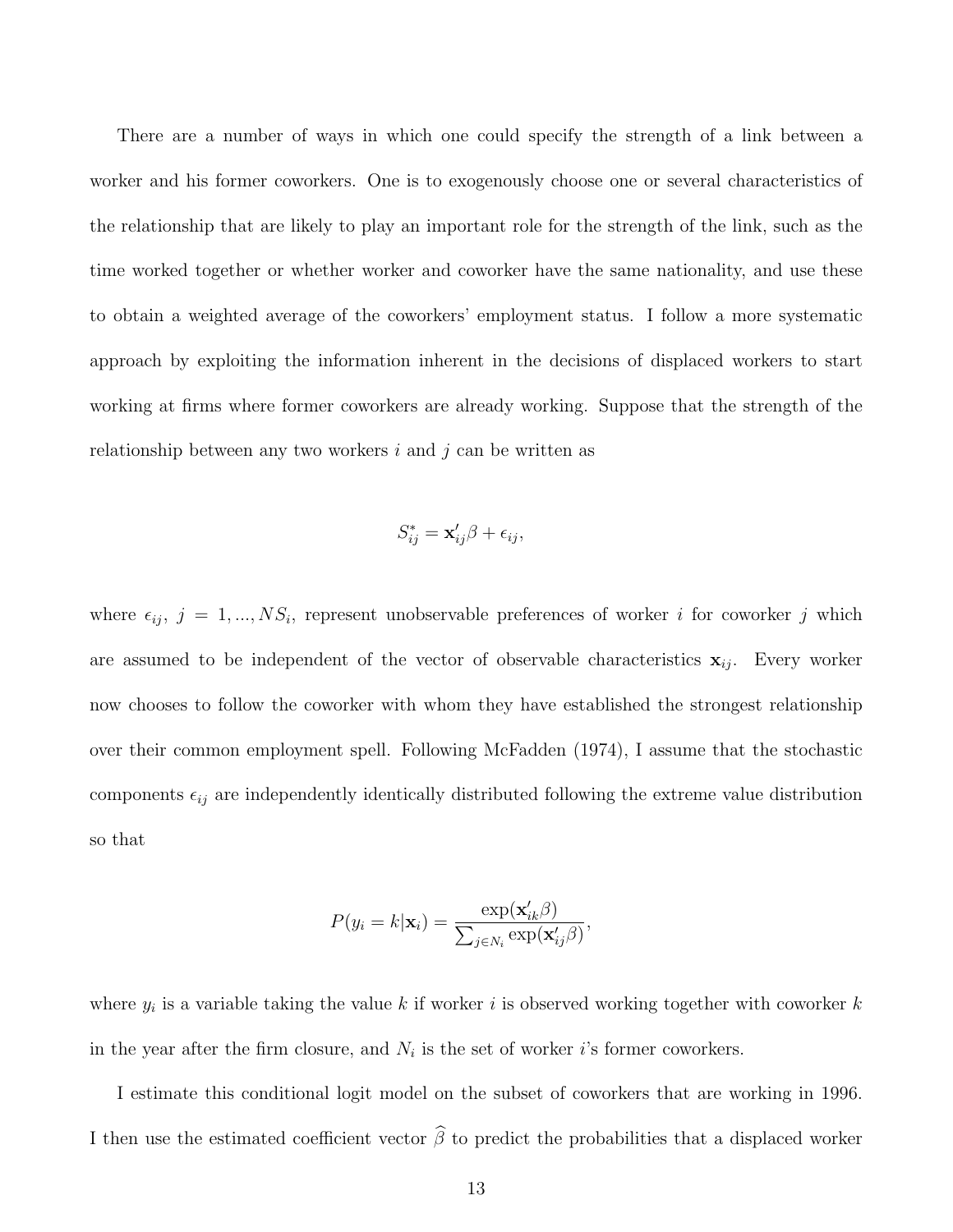follows one of his coworkers in the year after the firm closure, including out of sample prediction for those coworkers that are not employed in the year after the firm closure. These predicted probabilities capture the strength of the link between two workers and are then used as weights in the calculation of the network-specific employment rates. The vector  $\mathbf{x}_{ij}$  includes the time each worker-coworker pair worked together, the time since separation, their relative wage, relative age, relative education, an indicator for the same sex, and an indicator for the same nationality.<sup>10</sup>

Table 3 shows the corresponding coefficient estimates from the conditional logit model. The main results in the second column show that the more time has passed since the separation of the workers, the lower is the probability of a displaced worker following his or her coworker: one additional year since separation reduces the relative probability of following a particular coworker by around 35 percent. On the other hand, the longer the duration of cowork, the higher is the probability of following a particular coworker: an additional year of cowork increases the relative probability of following a coworker by 1.9 percent. The results with respect to the average relative wages between the displaced worker and his coworkers during the time of their coworkership show that the higher the wage of the coworker, the more likely a worker is to follow this coworker. Since the two point estimates are relatively similar in magnitude, the effect is roughly linear in actual relative wages.<sup>11</sup> The results for the age difference, however, show a non-linear relationship. While a younger displaced worker is more likely to follow his older former coworker the greater the age difference, the mobility choice of a worker who is older than his coworkers is unaffected by

<sup>10</sup>Given the large sample size, it is not possible to estimate this model using the exact maximum likelihood function. Instead, I take advantage of the fact that the conditional logit model is closely related to the Cox model known primarily from the analysis of duration data. In fact, after appropriately setting up the data and specifying the correct way to handle ties, estimating a Cox model is identical to estimating a conditional logit model (in STATA by specifying the exact partial-likelihood method for ties). If can be shown that as long as ties – in the present context a tie would arise if a given worker follows more than one coworker – are not too frequent, the Cox model evaluator with the Breslow method specified to handle ties leads to good results at much lower computation costs.

<sup>&</sup>lt;sup>11</sup>The reason for the particular specification chosen is that, a priori, it is not clear whether one should expect a linear relationship between relative wages and relative age, and the probability of following a coworker. It could very well be that what matters is similarity between the workers in these dimensions, in which case the coefficients on both interactions would show a negative sign.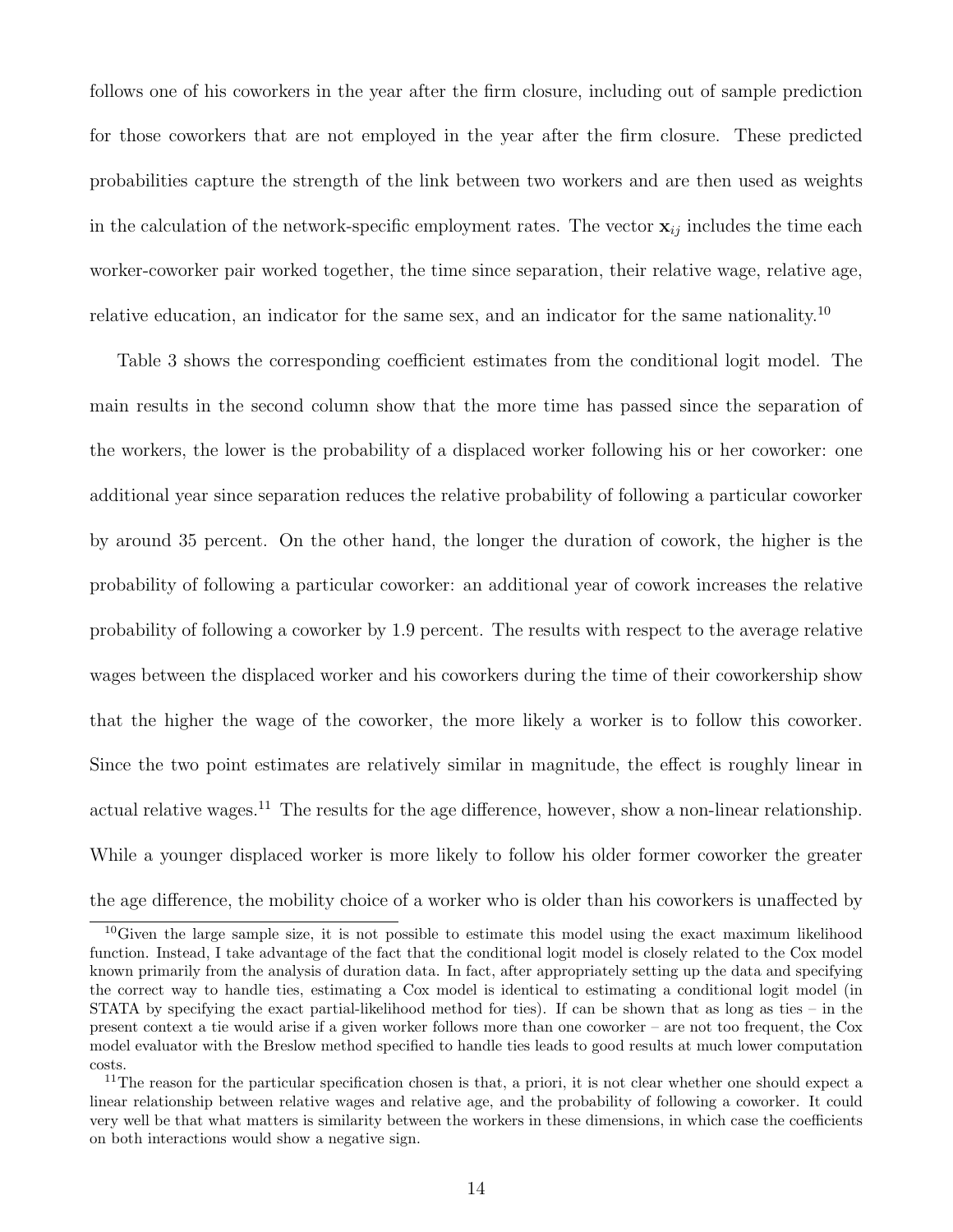the absolute age differences between them. The remaining results show that while a coworker's nationality has no effect on the strength of the link for a German displaced worker, foreign displaced workers are much more likely to follow another foreign coworker than a German coworker: holding all else constant, the probability of following a foreign coworker is about 31 percent  $(e^{0.269} - 1)$ higher than the probability of following a German coworker.

#### **6 Empirical Results**

In this section, I investigate how the employment rate and size of a displaced worker's network affect his employment probability and wages one year after the displacement. Table 4 shows the results of a linear probability model for being employed based on Equation  $(1)$  (columns  $(1)-(4)$ ) and Equation (2) (columns (5)-(8)). Column (1) in Table 4 shows small positive effects of both the employment rate and the number of coworkers (measured in logs) on the probability of being employed one year after the exogenous displacement. However, both estimates are statistically not significant. Including a full set of fixed effects for the closing firms in column (2) has only a small effect on the point estimates which remain statistically not significant. In column (3) and column (4), instead of firm fixed effects I include firm/education and firm/occupation group fixed effects, respectively. Identification now comes from variation in the employment rate and size of coworker networks across worker with the same education or occupation coming out of the same firms. Again, point estimates remain relatively unchanged. In columns (5) to (8), I now extend the estimation by including the number and employment rate of all two-link away contacts of a given displaced worker as additional covariates. As described in Section 2, unemployed two-link away contacts effectively compete with the displaced workers for information about job opportunities from the direct contacts. Hence, a lower employment rate and larger number of two-link away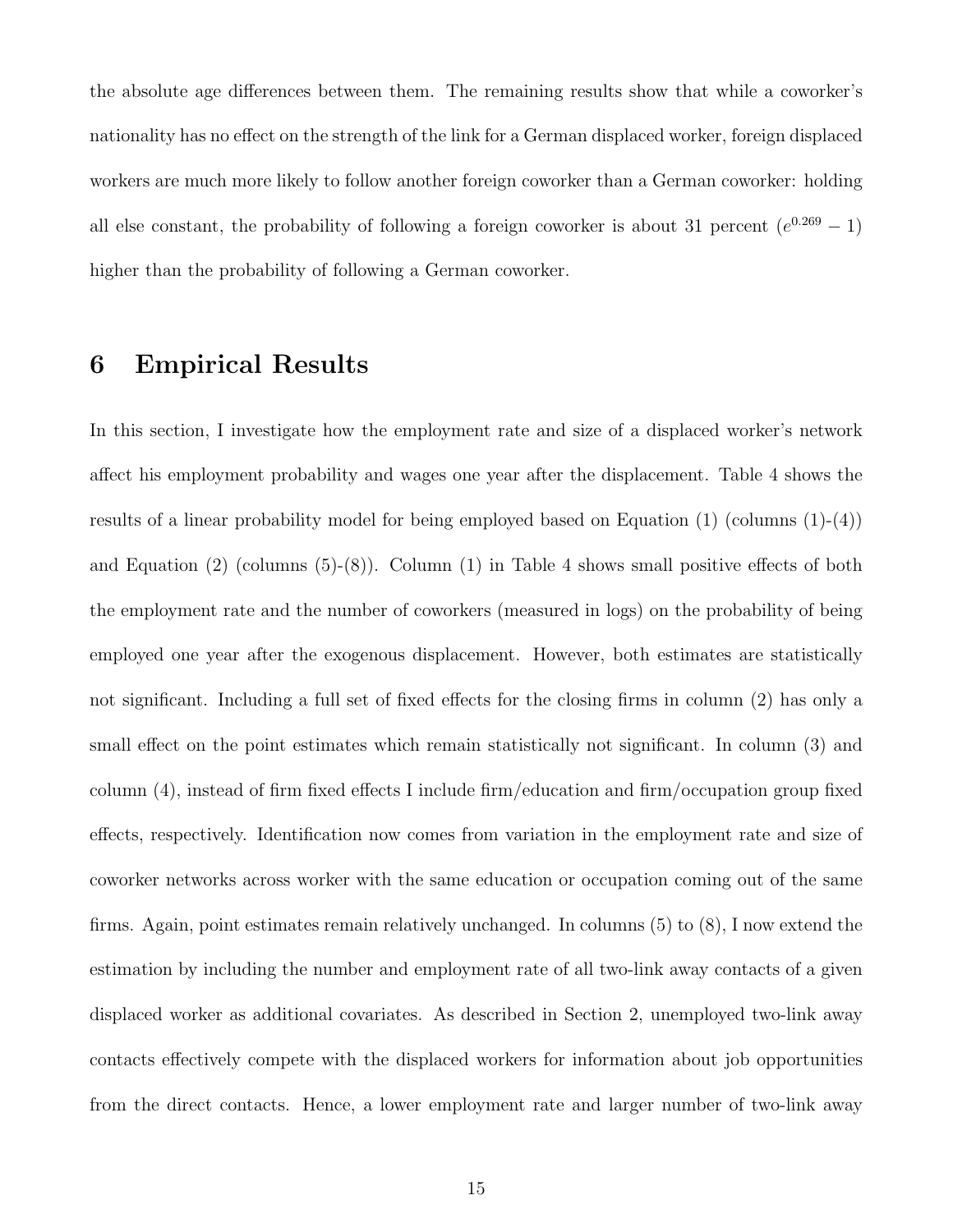contacts should, all else equal, reduce the probability of working for a given displaced worker. The results provide some evidence for this hypothesis. When controlling for firm/education and firm/occupation fixed effects, the point estimates suggest that a 10 percent increase in the number of direct contacts increases the probability of finding a job within a year by 0.2 percentage points. On the other hand, a 10 percent increase in the number of two-link away contacts leads to a decrease of the employment probability of between 0.1 and 0.2 percent. The coefficients on the employment rates of the coworkers and two-link away contacts have the right sign but are statistically not significant.

Table 5 shows the corresponding results for the log wages in the new jobs of the displaced workers. Overall, there is no evidence that a higher employment rate and larger coworker network have any effect on the starting wages of recently displaced workers in their new firms. All estimates, with the exception of the effect of the two-link away employment rate, are not only statistically not significant but also close to zero in magnitude.

Table 6 reports the results for the employment probability but this time using the coworkers' weighted employment rate based on the results from the conditional logit model estimation reported in Table 3, column (2). As expected, the coefficients are somewhat more accurately estimated though only statistically significant in the specifications without fixed effects, with a parameter value of between 0.067 and 0.078, implying that a 10 percentage point increase in the coworkers' employment rate leads to a 0.7 to 0.8 percentage point increase in the probability of working in the year after the firm closure.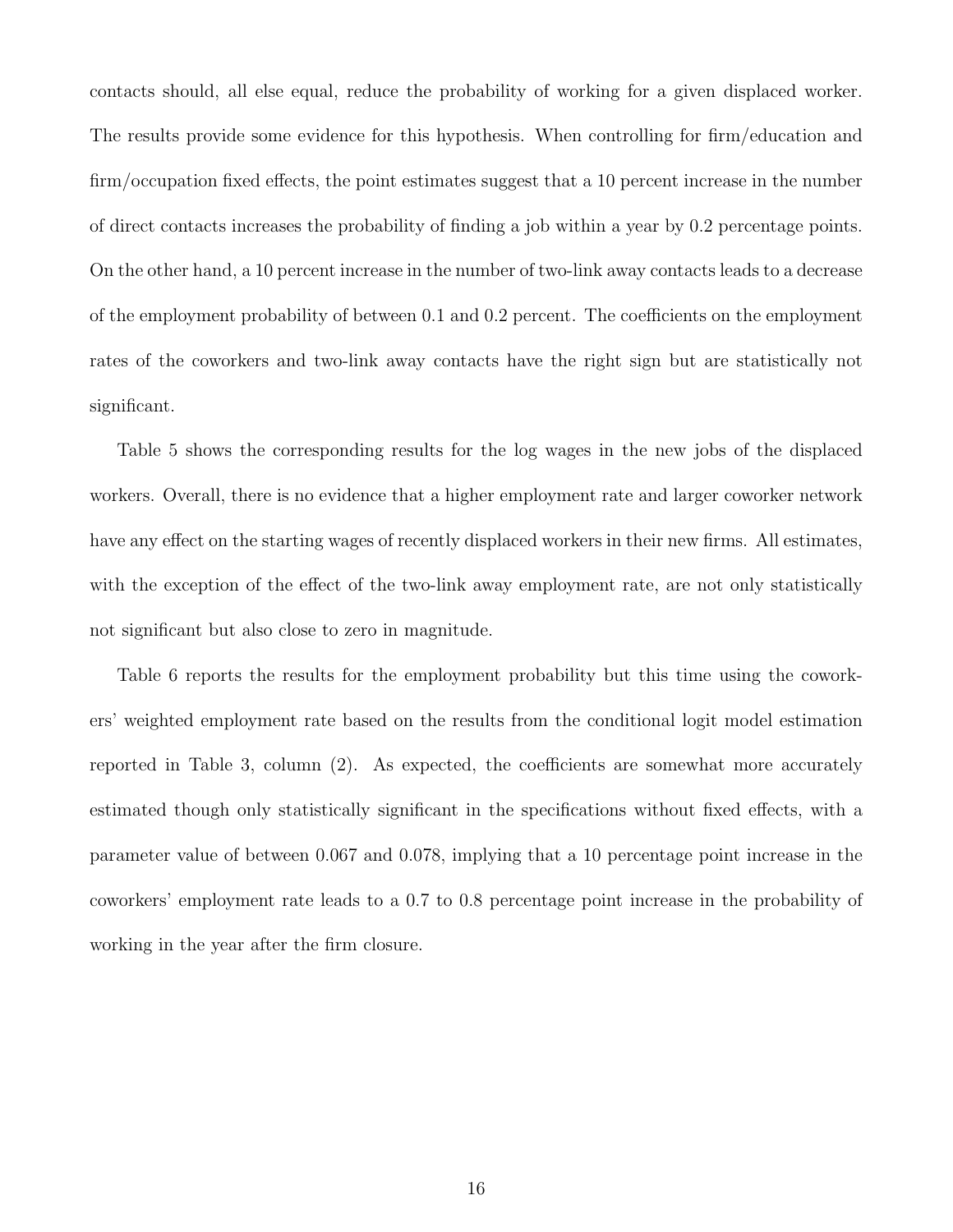### **7 Conclusion**

This paper diverges from the existing literature on the role of social networks by defining networks based on coworkership. Coworkers are likely to play an important role in the exchange of labour market relevant information between individuals. They are likely to possess good knowledge of a given worker's specific skills and to be more aware of job opportunities appropriate for the worker in question. Using data on the universe of workers in Germany's social security system, I show that coworker networks play an important role for the decision of workers where to start a new job. About 20 percent of all workers who lose their job as the result of a firm closure end up working in a new firm where at least one of their former coworkers is already present. Key factors determining which of the potential coworkers a displaced worker is going to follow are the duration of cowork, the time since separation and, for non-German citizens, the ethnicity of the coworker. A systematic analysis that takes account of unobserved correlated group level effects and individual sorting into firms through the inclusion of a detailed set of fixed effects and control variables shows that the size of a worker's network at the time of becoming unemployed due to a firm closure has a positive effect on his employment probability one year after displacement. However, there is no effect of neither network size nor the employment rate on the starting wages in the new firms. In future work, I will look more closely at the heterogeneity of these effects across different subgroups of the population, e.g. in terms of education and immigrant status, as well as the long-run effects beyond the first year after displacement.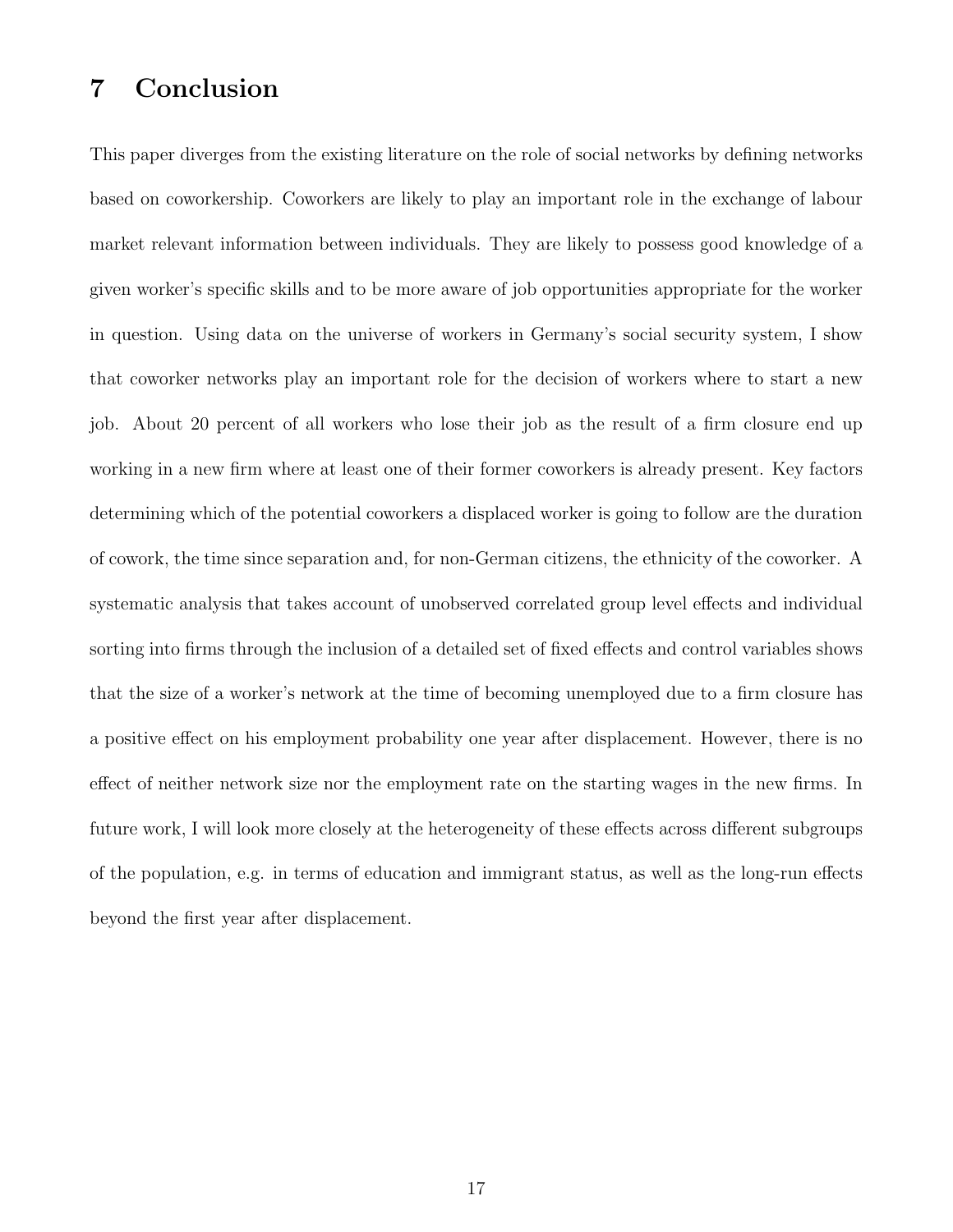#### References

- Ammermueller, A. and J.-S. Pischke (2006). Peer effects in european primary schools: Evidence from pirls. NBER Working Paper 12180.
- Angrist, J. D. and J.-S. Pischke (2008). *Mostly Harmless Econometrics: An Empiricist's Companion*. New Jersey: Princeton University Press.
- Antoninis, M. (2006). The wage effects from the use of personal contacts as hiring channels. *Journal of Economic Behavior & Organization 59* (1), 133–146.
- Bandiera, O., I. Barankay, and I. Rasul (2009). Social connections and incentives in the workplace: Evidence from personnel data. *Econometrica 77* (4), 1047–1094.
- Bayer, P., S. E. Ross, and G. Topa (2008). Place ofwork and place of residence: Informal hiring networks and labor market outcomes. *Journal of Political Economy 116* (6), 1150–1196.
- Bundesagentur für Arbeit (2004). Arbeitsmarkt 2003. Amtliche Nachrichten der Bundesagentur für Arbeit.
- Calvó-Armengol, A. and M. O. Jackson (2004). The effects of social networks on employment and inequality. *American Economic Review 94* (3), 426–454.
- Calvó-Armengol, A. and M. O. Jackson (2007). Networks in labor markets: Wage and employment dynamics and inequality. *Journal of Economic Theory 132* (1), 27–46.
- Cappellari, L. and K. Tatsiramos (2010). Friends networks and job finding rates. IZA Working Paper No. 5240.
- Cingano, F. and A. Rosolia (2009). People i know: Workplace networks and job search outcomes. Bank of Italy Working Paper No. 600.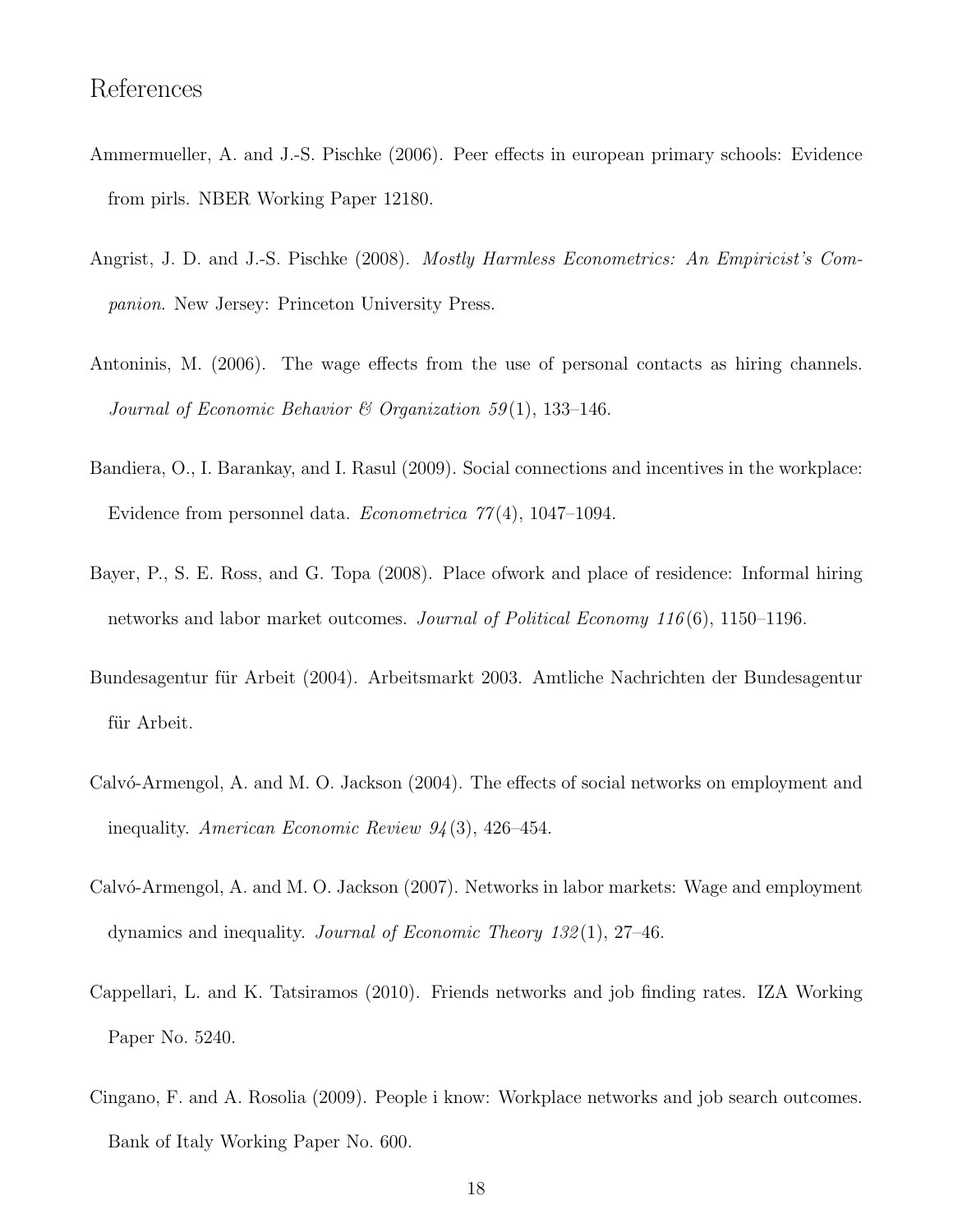- Cipollone, P. and A. Rosolia (2007). Social interactions in high school: Lessons from an earthquake. *American Economic Review 97* (3), 948–965.
- Damm, A. P. (2009). Ethnic enclaves and immigrant labor market outcomes: Quasi-experimental evidence. *Journal of Labor Economics 27* (2), 281–314.
- DeGiorgi, G., M. Pellizzari, and S. Redaelli (2009). Be as careful of the company you keep as of the books you read. peer effects in education and on the labor markets. NBER Working Paper No. 14948.
- Edin, P.-A., P. Fredriksson, and O. Åslund (2003). Ethnic enclaves and the economic success of immigrants - evidence from a natural experiment. *Quarterly Journal of Economics 118* (1), 329–357.
- Fitzenberger, B., A. Osikominu, and R. Völter (2006). Imputation rules to improve the education variable in the iab employment subsample. *Schmollers Jahrbuch : Journal of Applied Social Science Studies / Zeitschrift fr Wirtschafts- und Sozialwissenschaften 126* (3), 405–436.
- Goel, D. and K. Lang (2010). Social ties and the job search of recent immigrants. CReAM Discussion Paper No. 22/10.
- Ioannides, Y. M. and L. D. Loury (2004). Job information networks, neighborhood effects, and inequality. *Journal of Economic Literature 42* (4), 1056–1093.
- Loury, L. D. (2006). Some contacts are more equal than others: Informal networks, job tenure, and wages. *Journal of Labor Economics 24* (2), 299–318.
- Manski, C. F. (1993). Identification of endogenous social effects: The reflection problem. *The Review of Economic Studies 60* (3), 531–542.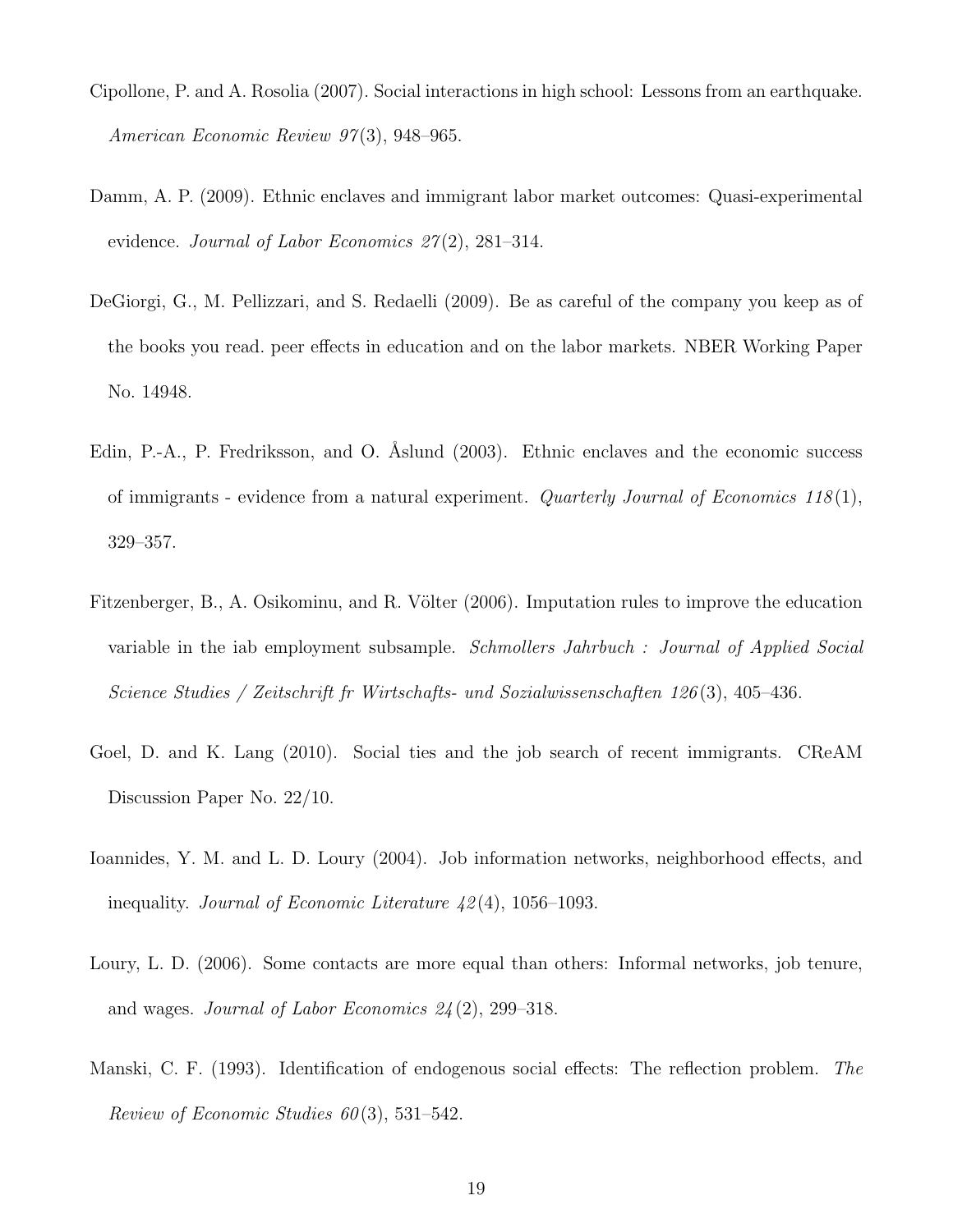Mas, A. and E. Moretti (2009). Peers at work. *American Economic Review 99* (1), 112–145.

- McFadden, D. L. (1974). Conditional logit analysis of qualitative choice behavior. In P. Zarembka (Ed.), *Frontiers in Econometrics*, Chapter 4, pp. 105142. New York: Academic Press.
- Topa, G. (2001). Social interactions, local spillovers and unemployment. *Review of Economic Studies 68* (2), 261–295.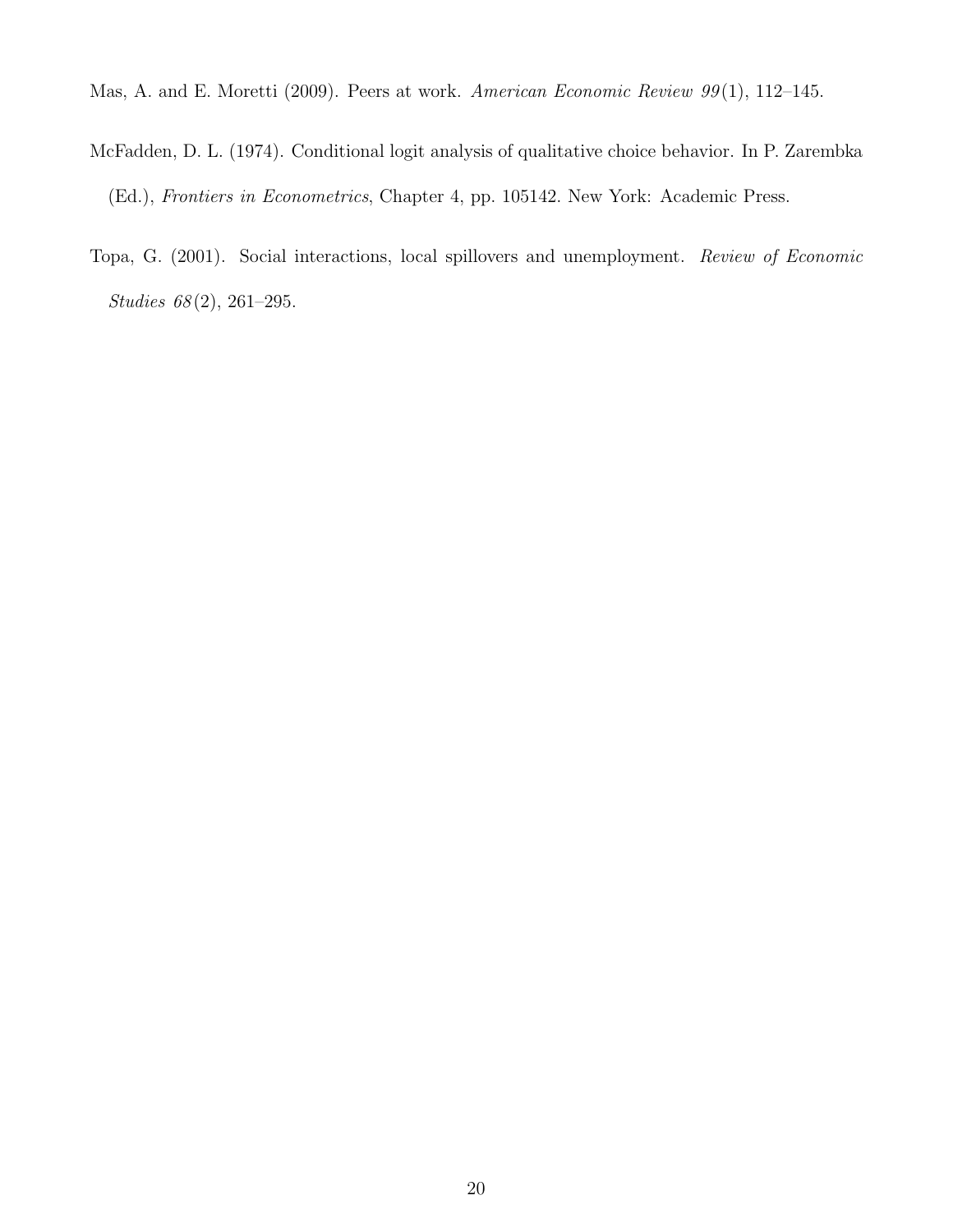|                                       | All   | Men           | Women |
|---------------------------------------|-------|---------------|-------|
| Number                                | 5,427 | 3,575         | 1,852 |
| Share Foreign                         | 11.2  | 13.3          | 7.1   |
| Average Age                           | 40.1  | 40.6          | 39.3  |
|                                       |       |               |       |
| Share in Hamburg                      | 34.2  | 33.5          | 35.6  |
| Share in Frankfurt                    | 31.8  | 31.4          | 32.6  |
| Share in Munich                       | 33.9  | 35.1          | 31.8  |
| <b>Educational Attainment</b>         |       |               |       |
| Share missing                         | 1.7   | 1.7           | 1.6   |
| Share low education                   | 8.1   | 7.7           | 8.9   |
| Share medium education                | 83.0  | 82.0          | 84.7  |
| Share high education                  | 7.3   | 8.5           | 4.9   |
| Industry                              |       |               |       |
| Agriculture                           | 1.5   | 1.4           | 1.7   |
| Construction                          | 8.9   | 12.3          | 2.3   |
| Manufacturing, low tech               | 6.8   | 8.8           | 3.1   |
| Manufacturing, basic                  | 13.4  | 16.4          | 7.7   |
| Manufacturing, high tech              | 3.0   | 3.1           | 2.8   |
| Communications, transport & utilities | 11.5  | 11.8          | 11.0  |
| Wholesale                             | 13.4  | 13.6          | 12.9  |
| Retail                                | 10.5  | 8.0           | 15.1  |
| Prof., med. and business services     | 18.6  | 16.5          | 22.6  |
| Education & Welfare                   | 1.1   | $0.6^{\circ}$ | 2.1   |
| Public administration                 | 0.8   | 0.4           | 1.6   |
| Other services                        | 10.6  | 7.2           | 17.2  |

#### **Table 1: Summary Statistics - Worker Sample**

*Note:* The table reports descriptive statistics of the sample of workers that become unemployed as the result of a firm closure (681 firms) in the Hamburg, Frankfurt and Munich metropolitan area in the year 1995. The firm sample consists of firms that have between 5 and 50 employees in the year of the firm closure.

*Source* : Social Security Data, Hamburg, Frankfurt, Munich 1995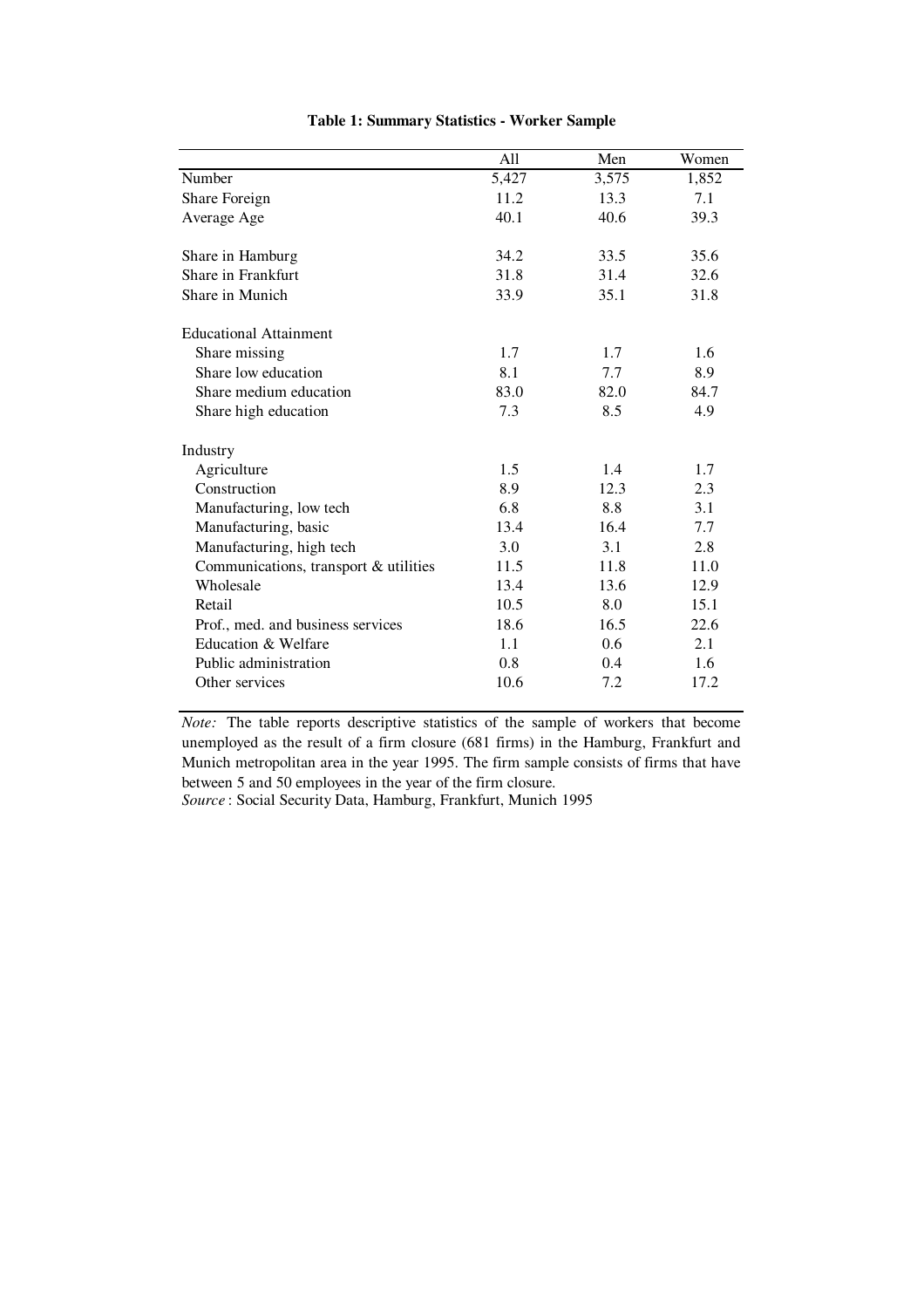|                                                                  | All              |       | Men      |       |                | Women |
|------------------------------------------------------------------|------------------|-------|----------|-------|----------------|-------|
|                                                                  | Mean             | Std   | Mean     | Std   | Mean           | Std   |
| Before the firm closure                                          |                  |       |          |       |                |       |
| No. of firms worked at                                           | 3.56             | 1.93  | 3.68     | 2.02  | 3.34           | 1.72  |
| No. of all coworkers, median                                     | 220              | 7,697 | 236      | 8,473 | 186            | 5,899 |
| No. of coworkers in last 5 years, median                         | 48               | 3,993 | 50       | 4,537 | 42             | 2,635 |
| Duration of cowork                                               | 4.23             | 3.38  | 4.44     | 3.50  | 3.61           | 2.89  |
| Time in the labour market                                        | 13.79            | 3.02  | 14.01    | 2.91  | 13.34          | 3.18  |
| Overall work experience                                          | 12.39            | 3.65  | 12.70    | 3.59  | 11.79          | 3.68  |
| Firm tenure                                                      | 3.40             | 3.49  | 3.38     | 3.52  | 3.43           | 3.44  |
| Firm tenure in bust firm (last spell)                            | 4.97             | 4.74  | 4.99     | 4.81  | 4.92           | 4.61  |
| Wage in bust firm (uncensored) in t                              | 69.03            | 27.86 | 75.70    | 25.18 | 57.52          | 28.51 |
| Log wage in bust firm (uncensored) in t                          | 4.18             | 0.46  | 4.29     | 0.36  | 3.99           | 0.56  |
| After the firm closure                                           |                  |       |          |       |                |       |
| Share of coworkers working in t                                  | 0.586            | 0.183 | 0.586    | 0.181 | 0.586          | 0.186 |
| Share DW working in $t+1$                                        | 0.701            | 0.458 | 0.717    | 0.450 | 0.669          | 0.471 |
| Share of DW working with $\geq 1$ coworker                       | 0.201            | 0.401 | 0.228    | 0.419 | 0.150          | 0.357 |
| Share of working DW working with $\geq 1$ coworker               | 0.287            | 0.452 | 0.317    | 0.466 | 0.224          | 0.417 |
| Share of working coworkers a working DW is working with in $t+1$ | 0.039            | 0.114 | 0.043    | 0.120 | 0.029          | 0.101 |
| No. of coworkers a working DW is working with in $t+1$ , median  | $\boldsymbol{0}$ | 817   | $\theta$ | 888   | $\overline{0}$ | 646   |
| Wage of working DW working with $\geq 1$ coworker                | 73.58            | 26.21 | 77.40    | 23.63 | 64.54          | 29.63 |
| Wage of working DW working with 0 coworkers                      | 70.00            | 25.18 | 75.01    | 23.29 | 61.57          | 25.99 |
| $\Delta$ log wage of working DW                                  | $-0.003$         | 0.330 | $-0.006$ | 0.245 | 0.002          | 0.445 |
| $\Delta$ log wage of working DW working with $\geq 1$ coworker   | 0.002            | 0.311 | 0.007    | 0.217 | $-0.010$       | 0.461 |
| $\Delta$ log wage of working DW working with 0 coworkers         | $-0.005$         | 0.337 | $-0.012$ | 0.255 | 0.006          | 0.440 |

**Table 2: Summary Statistics - Before and After the Firm Closure** 

*Note:* DW stands for Displaced Workers. Unless otherwise specified, coworkers always refers to the set of coworkers in the last 5 years and do not include coworkers that are themselvesdisplaced workers. Descriptives for the pre- and post-firm closure period are calculated only for the 5,427 workers who had coworkers that were not themselves displaced workers.

*Source* : Social Security Data, Hamburg, Frankfurt, Munich 1995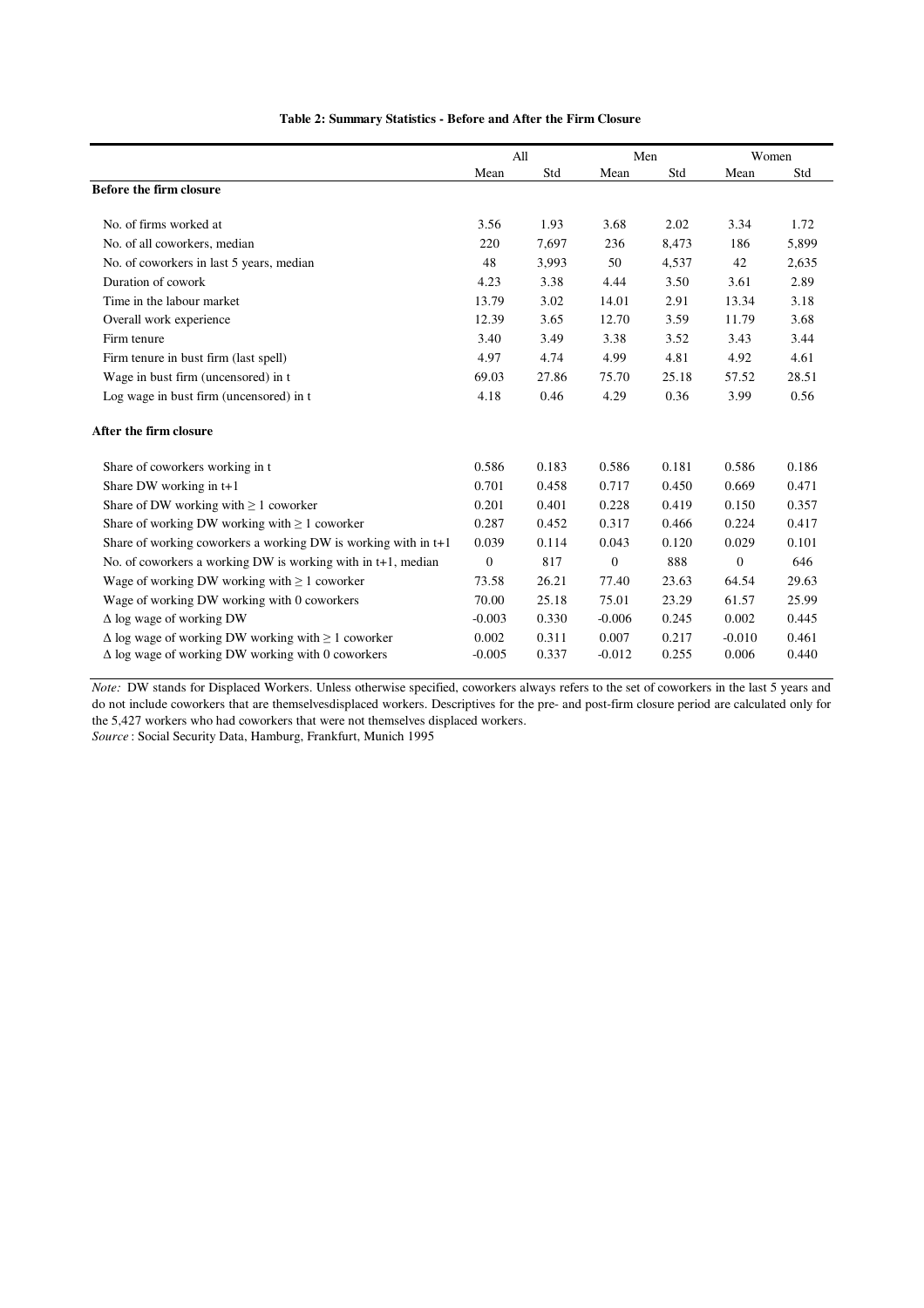|                                       | (1)<br><b>Conditional Logit</b> | (2)                         |  |  |  |
|---------------------------------------|---------------------------------|-----------------------------|--|--|--|
|                                       |                                 |                             |  |  |  |
| <b>Years Since Separation</b>         | $-0.443$<br>$(0.042)$ ***       | $-0.433$<br>$(0.044)$ ***   |  |  |  |
| <b>Duration of Cowork</b>             | 0.016<br>$(0.005)$ ***          | 0.019<br>$(0.005)$ ***      |  |  |  |
| Higher Wage X Absolute Relative Wage  | $-0.199$<br>$(0.041)$ ***       | $-0.227$<br>$(0.079)$ ***   |  |  |  |
| Lower Wage X Absolute Relative Wage   | 0.093<br>(0.115)                | 0.206<br>(0.133)            |  |  |  |
| Older X Absolute Age Difference       | $-0.001$<br>(0.003)             | $-0.000$<br>(0.003)         |  |  |  |
| Younger X Absolute Age Difference     | 0.008<br>$(0.002)$ ***          | 0.008<br>$(0.002)$ ***      |  |  |  |
| German X Same Nationality             |                                 | $-0.016$<br>(0.015)         |  |  |  |
| Foreign X Same Nationality            |                                 | 0.269<br>$(0.120)$ **       |  |  |  |
| Men X Same Gender                     |                                 | $-0.143$<br>$(0.075)*$      |  |  |  |
| Women X Same Gender                   |                                 | 0.133<br>$(0.035)$ ***      |  |  |  |
| Worker Edu X Coworker Edu             |                                 | yes                         |  |  |  |
| Log Pseudo Likelihood<br>Observations | $-1,736,727.5$<br>5,083,311     | $-1,735,994.3$<br>5,083,311 |  |  |  |

#### **Table 3: Conditional Logit Estimation**

Note: Conditional logit results show coefficient estimates, not marginal effects. Standard errors are clustered at the bust firm level.

—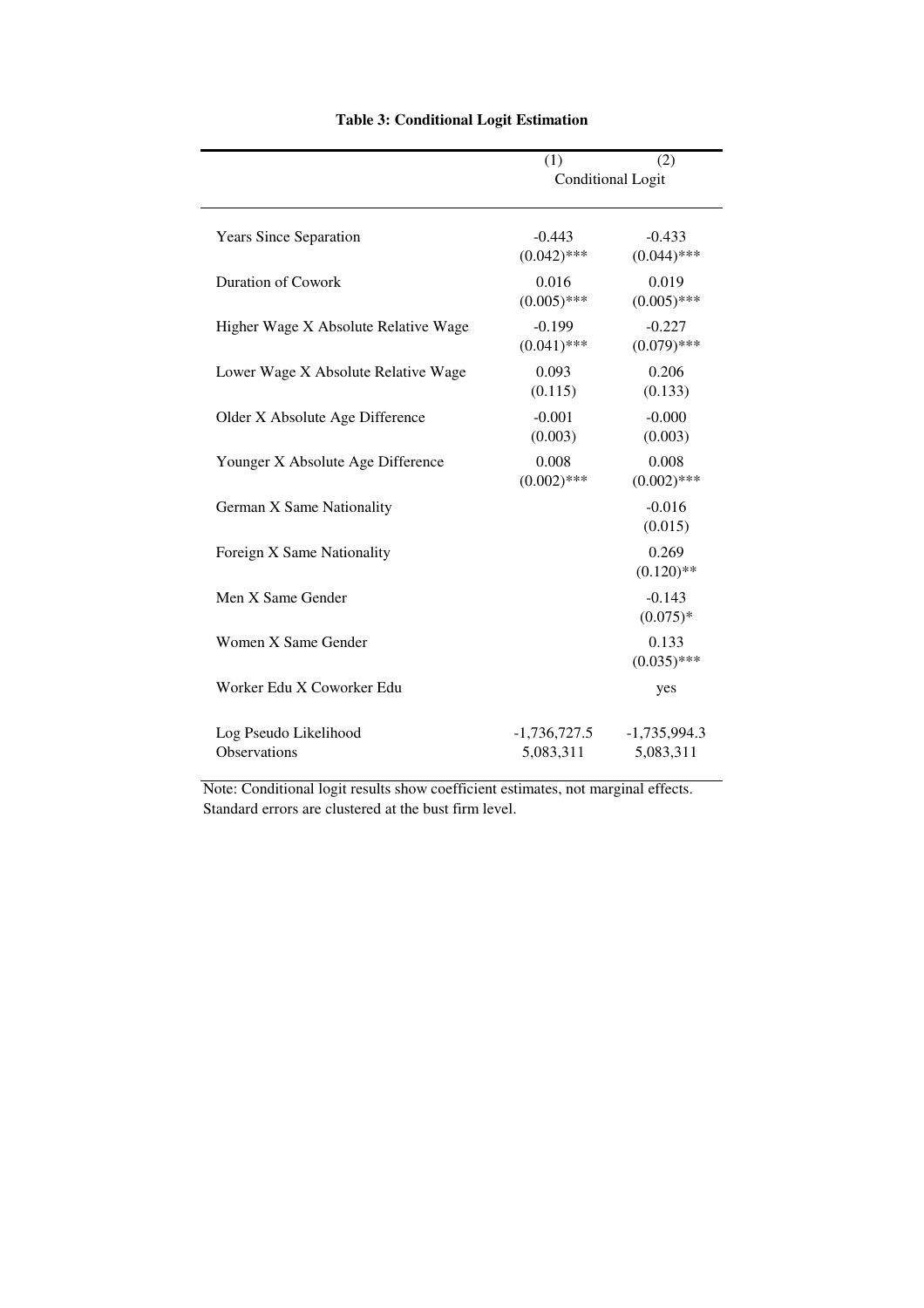|                                             | $\mathbf{1}$ | $\overline{c}$   | 3              | $\overline{4}$ | 5              | 6            | $\overline{7}$ | 8           |
|---------------------------------------------|--------------|------------------|----------------|----------------|----------------|--------------|----------------|-------------|
|                                             |              |                  | <b>OLS</b>     |                |                | <b>OLS</b>   |                |             |
| <b>Employment rate coworkers</b>            | 0.055        | 0.041            | 0.060          | 0.055          | 0.070          | 0.047        | 0.064          | 0.061       |
|                                             | [0.042]      | [0.062]          | [0.065]        | [0.064]        | [0.043]        | [0.062]      | [0.065]        | [0.064]     |
| Log number of coworkers                     | 0.006        | 0.008            | 0.009          | 0.009          | $0.013*$       | $0.019**$    | $0.017*$       | $0.023**$   |
|                                             | [0.004]      | [0.005]          | [0.006]        | [0.006]        | [0.007]        | [0.009]      | [0.009]        | [0.010]     |
| <b>Employment rate 2-link away contacts</b> |              |                  |                |                | $-0.181*$      | $-0.010$     | 0.031          | 0.100       |
|                                             |              |                  |                |                | [0.100]        | [0.185]      | [0.192]        | [0.214]     |
| Log number of 2-link away contacts          |              |                  |                |                | $-0.007$       | $-0.016$     | $-0.013$       | $-0.024*$   |
|                                             |              |                  |                |                | [0.006]        | [0.012]      | [0.012]        | [0.013]     |
| Experience                                  | $0.005**$    | $0.005**$        | $0.007**$      | 0.004          | $0.006**$      | $0.005**$    | $0.007**$      | 0.004       |
|                                             | [0.002]      | [0.003]          | [0.003]        | [0.003]        | [0.002]        | [0.003]      | [0.003]        | [0.003]     |
| Experience squared                          | $-0.000***$  | $-0.000***$      | $-0.000***$    | $-0.000***$    | $-0.000***$    | $-0.000***$  | $-0.000***$    | $-0.000***$ |
|                                             | [0.000]      | [0.000]          | [0.000]        | [0.000]        | [0.000]        | [0.000]      | [0.000]        | [0.000]     |
| Medium education                            | $0.032*$     | 0.029            | 0.018          | 0.024          | $0.033*$       | 0.029        | 0.018          | 0.024       |
|                                             | [0.018]      | [0.020]          | [0.024]        | [0.021]        | [0.018]        | [0.020]      | [0.024]        | [0.021]     |
| High education                              | $-0.042$     | $-0.096**$       | $-0.094$       | $-0.083*$      | $-0.038$       | $-0.093**$   | $-0.094$       | $-0.080*$   |
|                                             | [0.040]      | [0.041]          | [0.071]        | [0.043]        | [0.040]        | [0.041]      | [0.071]        | [0.043]     |
| Female                                      | $-0.059***$  | $-0.084***$      | $-0.086***$    | $-0.061***$    | $-0.058***$    | $-0.084***$  | $-0.086***$    | $-0.062***$ |
|                                             | [0.017]      | [0.019]          | [0.020]        | [0.022]        | [0.017]        | [0.019]      | [0.020]        | [0.022]     |
| Immigrant                                   | $-0.007$     | 0.008            | 0.021          | 0.025          | $-0.006$       | 0.01         | 0.023          | 0.027       |
|                                             | [0.021]      | [0.024]          | [0.025]        | [0.026]        | [0.021]        | [0.024]      | [0.025]        | [0.026]     |
| Age coworkers                               | $-0.011$     | $\boldsymbol{0}$ | 0.003          | 0.006          | $-0.011$       | $\mathbf{0}$ | 0.003          | 0.005       |
|                                             | [0.010]      | [0.013]          | [0.014]        | [0.013]        | [0.010]        | [0.013]      | [0.014]        | [0.013]     |
| Age squared coworkers                       | $\mathbf{0}$ | $\mathbf{0}$     | $\overline{0}$ | $\mathbf{0}$   | $\overline{0}$ | $\theta$     | $\Omega$       | $\Omega$    |
|                                             | [0.000]      | [0.000]          | [0.000]        | [0.000]        | [0.000]        | [0.000]      | [0.000]        | [0.000]     |
| Share coworkers medium education            | $-0.045$     | $-0.037$         | $-0.064$       | $-0.031$       | $-0.04$        | $-0.036$     | $-0.063$       | $-0.028$    |
|                                             | [0.039]      | [0.048]          | [0.051]        | [0.053]        | [0.039]        | [0.048]      | [0.050]        | [0.053]     |
| Share coworkers high education              | 0.061        | $-0.074$         | $-0.091$       | $-0.085$       | 0.064          | $-0.07$      | $-0.084$       | $-0.079$    |
|                                             | [0.081]      | [0.089]          | [0.101]        | [0.094]        | [0.080]        | [0.090]      | [0.101]        | [0.094]     |
| Share female coworkers                      | 0.048        | $-0.024$         | $-0.018$       | 0.005          | 0.048          | $-0.022$     | $-0.016$       | 0.007       |
|                                             | [0.032]      | [0.040]          | [0.043]        | [0.044]        | [0.031]        | [0.040]      | [0.043]        | [0.044]     |
| Share immigrant coworkers                   | $-0.036$     | $-0.087$         | $-0.087$       | $-0.056$       | $-0.034$       | $-0.078$     | $-0.078$       | $-0.044$    |
|                                             | [0.055]      | [0.074]          | [0.078]        | [0.082]        | [0.055]        | [0.074]      | [0.078]        | [0.083]     |
| Last firm fixed effects                     |              | yes              |                |                |                | yes          |                |             |
| Last firm/edu fixed effects                 |              |                  | yes            |                |                |              | yes            |             |
| Last firm/occposition fixed effects         |              |                  |                | yes            |                |              |                | yes         |
| Observations                                | 5,427        | 5,393            | 5,157          | 4,917          | 5,426          | 5,392        | 5,155          | 4,916       |
| R-squared                                   |              |                  |                |                |                |              |                |             |
| Number of groups                            |              | 647              | 807            | 926            |                | 647          | 806            | 926         |

*Note*: All worker and coworker control variables are measured in 1989. Additional controls included in all specifications are industry dummies for the year 1989 and the last wage observed before or in 1989 interacted with the year in which it was observed. Standard errors are robust and clustered at the bust firm level. A (\*) denotes

statistical significance at the 10% level, a  $(**)$  at the 5% level, and a  $(**)$  at the 1% level.

*Source* : Social Security Data, Hamburg, Frankfurt, Munich 1995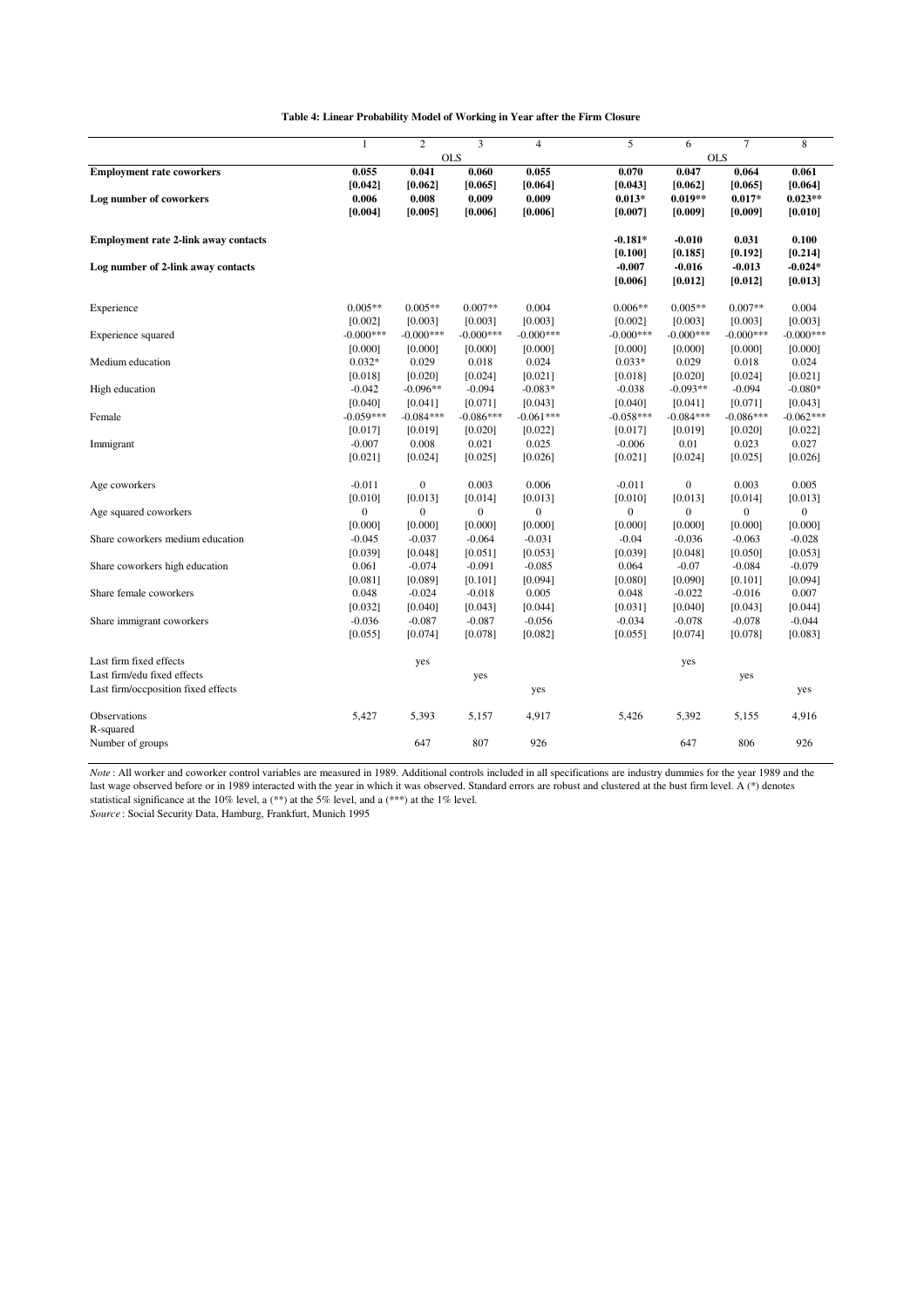**Table 5: Linear Probability Model of Log Wage in Year after the Firm Closure (conditional on working)**

|                                             | $\mathbf{1}$ | $\overline{c}$ | 3            | $\overline{4}$ | 5              | 6              | $\overline{7}$ | 8           |
|---------------------------------------------|--------------|----------------|--------------|----------------|----------------|----------------|----------------|-------------|
|                                             |              |                | <b>OLS</b>   |                |                |                | <b>OLS</b>     |             |
| <b>Employment rate coworkers</b>            | 0.042        | 0.001          | $-0.003$     | 0.007          | 0.029          | $-0.001$       | $-0.005$       | 0.003       |
|                                             | [0.047]      | [0.058]        | [0.057]      | [0.054]        | [0.047]        | [0.057]        | [0.057]        | [0.053]     |
| Log number of coworkers                     | $0.013***$   | 0.008          | 0.003        | 0.002          | $-0.012$       | 0.005          | 0.001          | $-0.001$    |
|                                             | [0.005]      | [0.005]        | [0.005]      | [0.005]        | [0.008]        | [0.009]        | [0.009]        | [0.009]     |
| <b>Employment rate 2-link away contacts</b> |              |                |              |                | 0.033          | 0.191          | 0.199          | 0.241       |
|                                             |              |                |              |                | [0.125]        | [0.153]        | [0.162]        | [0.147]     |
| Log number of 2-link away contacts          |              |                |              |                | $0.029***$     | 0.001          | $-0.001$       | 0.000       |
|                                             |              |                |              |                | [0.007]        | [0.011]        | [0.011]        | [0.012]     |
| Experience                                  | $-0.009***$  | $-0.002$       | $-0.001$     | 0.003          | $-0.009***$    | $-0.002$       | $-0.001$       | 0.003       |
|                                             | [0.003]      | [0.003]        | [0.003]      | [0.003]        | [0.003]        | [0.003]        | [0.003]        | [0.003]     |
| Experience squared                          | $\mathbf{0}$ | $\mathbf{0}$   | $\mathbf{0}$ | $-0.000**$     | $\overline{0}$ | $\overline{0}$ | $\overline{0}$ | $-0.000**$  |
|                                             | [0.000]      | [0.000]        | [0.000]      | [0.000]        | [0.000]        | [0.000]        | [0.000]        | [0.000]     |
| Medium education                            | $-0.061***$  | $-0.025$       | $-0.075***$  | $-0.017$       | $-0.062***$    | $-0.025$       | $-0.074***$    | $-0.016$    |
|                                             | [0.019]      | [0.018]        | [0.022]      | [0.019]        | [0.019]        | [0.018]        | [0.022]        | [0.019]     |
| High education                              | 0.035        | 0.008          | $-0.274***$  | 0.05           | 0.035          | 0.006          | $-0.277***$    | 0.049       |
|                                             | [0.054]      | [0.060]        | [0.074]      | [0.057]        | [0.055]        | [0.060]        | [0.074]        | [0.057]     |
| Female                                      | $-0.115***$  | $-0.178***$    | $-0.181***$  | $-0.155***$    | $-0.116***$    | $-0.179***$    | $-0.181***$    | $-0.155***$ |
|                                             | [0.024]      | [0.029]        | [0.032]      | [0.023]        | [0.024]        | [0.029]        | [0.032]        | [0.023]     |
| Immigrant                                   | $-0.054**$   | $-0.028$       | $-0.033$     | 0.004          | $-0.050**$     | $-0.028$       | $-0.033$       | 0.004       |
|                                             | [0.023]      | [0.024]        | [0.025]      | [0.025]        | [0.023]        | [0.024]        | [0.025]        | [0.025]     |
| Age coworkers                               | $-0.051***$  | $-0.049***$    | $-0.041***$  | $-0.038***$    | $-0.053***$    | $-0.049***$    | $-0.041***$    | $-0.038***$ |
|                                             | [0.012]      | [0.013]        | [0.013]      | [0.014]        | [0.012]        | [0.013]        | [0.013]        | [0.014]     |
| Age squared coworkers                       | $0.001***$   | $0.001***$     | $0.000***$   | $0.000**$      | $0.001***$     | $0.001***$     | $0.000***$     | $0.000**$   |
|                                             | [0.000]      | [0.000]        | [0.000]      | [0.000]        | [0.000]        | [0.000]        | [0.000]        | [0.000]     |
| Share coworkers medium education            | $0.159***$   | $0.126***$     | $0.140***$   | $0.088**$      | $0.165***$     | $0.124***$     | $0.139***$     | $0.087*$    |
|                                             | [0.044]      | [0.044]        | [0.044]      | [0.044]        | [0.045]        | [0.044]        | [0.044]        | [0.044]     |
| Share coworkers high education              | $0.300***$   | 0.095          | $0.179*$     | 0.051          | $0.295***$     | 0.092          | $0.179*$       | 0.046       |
|                                             | [0.106]      | [0.108]        | [0.107]      | [0.111]        | [0.105]        | [0.108]        | [0.108]        | [0.111]     |
| Share female coworkers                      | $-0.076*$    | 0.027          | 0.027        | $-0.048$       | $-0.07$        | 0.025          | 0.026          | $-0.049$    |
|                                             | [0.043]      | [0.043]        | [0.046]      | [0.041]        | [0.043]        | [0.043]        | [0.046]        | [0.041]     |
| Share immigrant coworkers                   | $-0.085$     | 0.001          | 0.002        | $-0.033$       | $-0.079$       | $-0.005$       | $-0.003$       | $-0.04$     |
|                                             | [0.062]      | [0.067]        | [0.071]      | [0.070]        | [0.062]        | [0.067]        | [0.072]        | [0.070]     |
| Last firm fixed effects                     |              | yes            |              |                |                | yes            |                |             |
| Last firm/edu fixed effects                 |              |                | yes          |                |                |                | yes            |             |
| Last firm/occposition fixed effects         |              |                |              | yes            |                |                |                | yes         |
| Observations                                | 3,361        | 3,286          | 3,085        | 2,896          | 3,361          | 3,286          | 3,085          | 2,896       |
| R-squared                                   |              |                |              |                |                |                |                |             |
| Number of groups                            |              | 588            | 627          | 718            |                | 588            | 627            | 718         |
|                                             |              |                |              |                |                |                |                |             |

significance at the 10% level, a (\*\*) at the 5% level, and a (\*\*\*) at the 1% level.<br>*Source* : Social Security Data, Hamburg, Frankfurt, Munich 1995 *Note* : All worker and coworker control variables are measured in 1989. Additional controls included in all specifications are industry dummies for the year 1989 and the last wage observed before or in 1989 interacted with the year in which it was observed. Standard errors are robust and clustered at the bust firm level. A (\*) denotes statistical